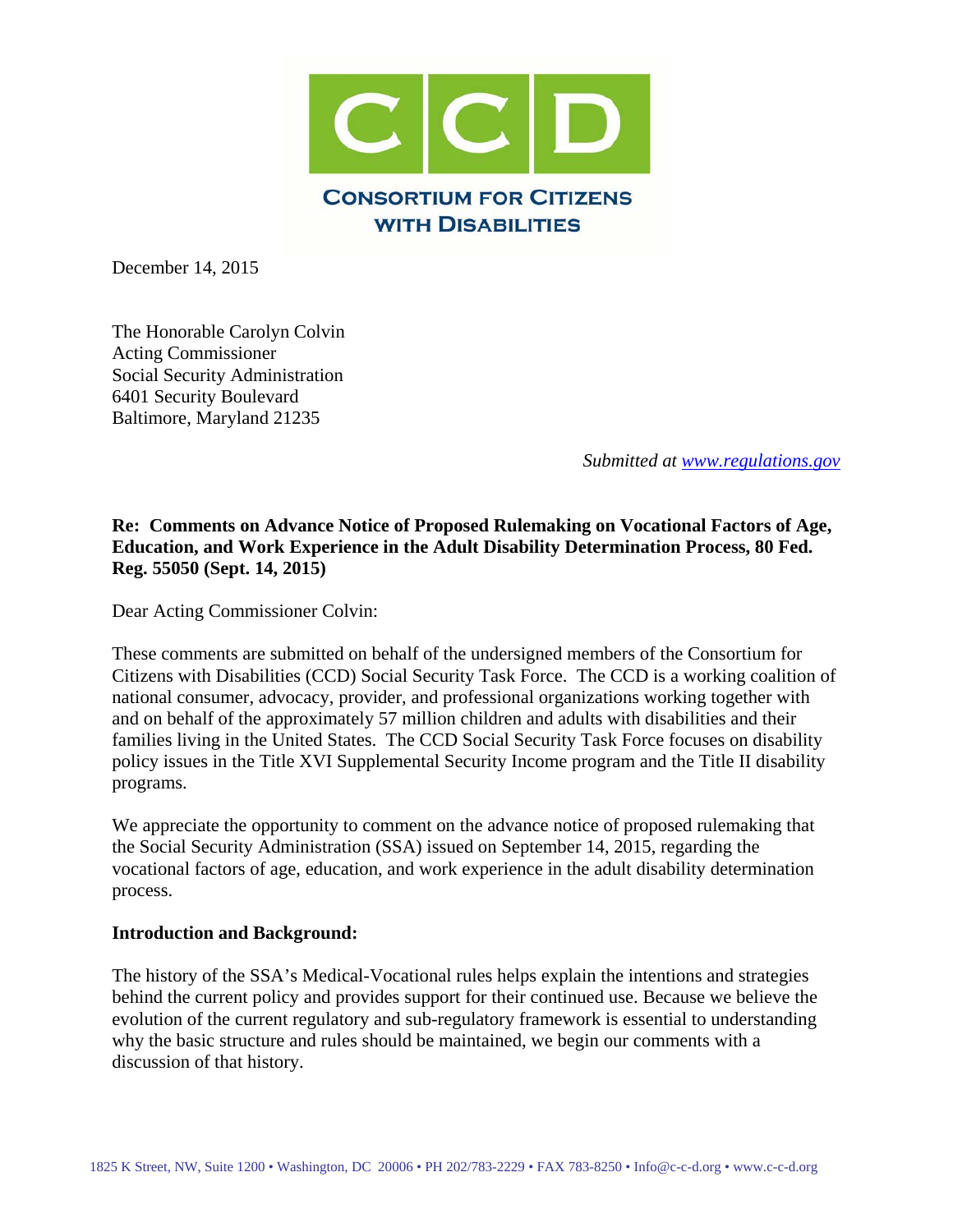In 1967, Congress amended the Social Security Act to specifically require consideration of the requisite vocational factors – age, education, and work experience – if the individual claimant was not disabled based solely on his/her medical impairments and was not able to return to past relevant work.<sup>[1](#page-2-0)</sup> SSA issued final regulations in 1978, codifying these "Medical-Vocational Guidelines" and other policies for the disability determination process.<sup>[2](#page-2-1)</sup>

Prior to the 1978 regulations, SSA relied on the testimony of vocational experts (VEs) to evaluate the impact of the statutory vocational factors on an individual's ability to engage in substantial gainful activity. However, this process was criticized because it frequently resulted in inconsistent treatment of similarly situated individuals. At times, not all of the vocational factors required by law were considered. Different VEs assigned different weights to vocational factors. In addition, obtaining VE testimony added cost and time to Administrative Law Judge (ALJ) hearings as VEs were being used in increasing numbers.

The 1978 regulations provided consistency and uniformity in the treatment of individuals applying for Social Security and Supplemental Security Income (SSI) disability benefits. The current framework takes into account the medical and vocational factors required by the Social Security Act and calibrates those factors to ensure that individuals with the most adverse vocational factors get those factors fully considered and evaluated. As noted in the preface to the final regulations in 1978:

The regulations specifically define the adjudicative weight to be given to impairment severity, age, education and work experience. They emphasize that the adjudicative judgment is to be based on consideration of the interaction of all of the individual factors.

In *Heckler v. Campbell*, <sup>[3](#page-2-2)</sup> the United States Supreme Court upheld the validity of the Medical-Vocational Guidelines and recognized the interaction of the vocational factors:

[The guidelines] consist of a matrix of the four factors identified by Congress – physical ability, age, education, and work experience – and set forth rules that identify whether jobs requiring specific combinations of these factors exist in significant numbers in the national economy.<sup>[4](#page-2-3)</sup>

The Medical-Vocational Guidelines (often referred to as the "Grids") acknowledge the interplay between the various vocational factors used in the Grids – age, education, work experience, and residual functional capacity (RFC). The rules must, by statute, be weighted in favor of those with more adverse vocational characteristics. For example, under SSA's current framework, low educational attainment is an adverse vocational factor; lack of transferable skills is an adverse vocational factor; being limited to sedentary work is an adverse vocational factor. When these three factors are combined, the Guidelines recognize that the occupational base is so restricted that a finding of "disabled" is warranted for certain age groups.

If non-exertional limitations are involved, the Medical-Vocational Guidelines do not apply directly, but do offer a framework for determining whether an individual is disabled. This is because of the difficulty in quantifying such non-exertional limitations in any type of objective matrix. The preface to the final 1978 regulations discusses when the Guidelines apply – and when they do not:

Because the rules consider only impairments which result in exertional limitations, they are not applicable where an individual's impairment(s) causes only non-exertional limitations, e.g., certain mental, sensory, or skin impairments. Further, the rules may not apply where a combination of impairments significantly limits the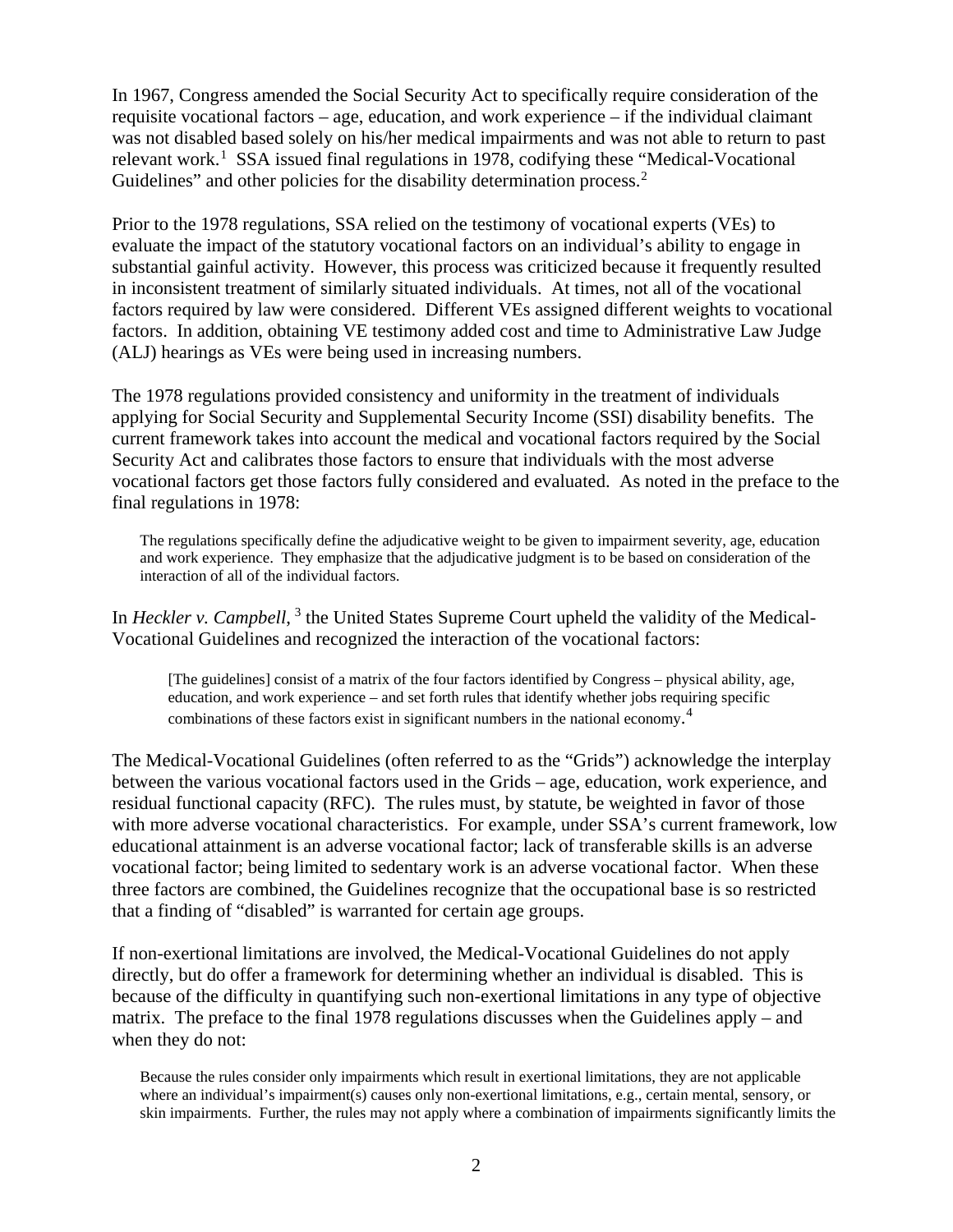range of work an individual can perform at a given exertional level; nor do the rules apply where a finding of fact concerning age, education, or work experience differs from the vocational characteristics covered by a rule … In any case where a rule does not apply, full consideration must be given to all the facts of the case in accordance with the definitions and discussions of each factor in the regulations.<sup>[5](#page-2-4)</sup>

<span id="page-2-6"></span><span id="page-2-5"></span><span id="page-2-4"></span><span id="page-2-3"></span><span id="page-2-2"></span><span id="page-2-1"></span><span id="page-2-0"></span>The built-in limits on the applicability of the Guidelines were also discussed by the Supreme Court in *Campbell*:

The regulations recognize that the rules only describe "major functional and vocational patterns"…If an individual's capabilities are not described accurately by a rule, the regulations make clear that the individual's particular limitations must be considered…Additionally, the regulations … recognize that some claimants may possess limitations that are not factored into the guidelines…Thus, the regulations provide that the rules will be applied only when they describe a claimant's abilities and limitations accurately.<sup>[6](#page-2-5)</sup>

<span id="page-2-11"></span><span id="page-2-10"></span><span id="page-2-9"></span><span id="page-2-8"></span><span id="page-2-7"></span>**Caution regarding the search for efficiencies.** While we generally support the goal of achieving increased efficiency throughout the adjudicatory process, we caution that limits must be placed on the goal of administrative efficiency for efficiency's sake alone. The purposes of the Social Security and SSI programs are to provide cash benefits to those who need them, have earned them, and who meet the eligibility criteria. While there may be ways to improve the decision-making process from the perspective of the adjudicators, the bottom line evaluation must be how the process affects the very claimants and beneficiaries for whom the system exists.

<span id="page-2-17"></span><span id="page-2-16"></span><span id="page-2-15"></span><span id="page-2-14"></span><span id="page-2-13"></span><span id="page-2-12"></span>People who find they cannot work at a sustained and substantial level face a myriad of personal, family, and financial circumstances that will have an impact on how well or efficiently they can maneuver the complex system for determining eligibility. Many will not be successful in addressing all of SSA's requirements for proving eligibility until they reach a point where they obtain the assistance of an experienced representative. Many face educational, language access, and/or disability-related barriers that create obstacles to understanding their role in the adjudicatory process and from efficiently and effectively gathering evidence. Still others are faced with having no "medical home" to call upon for assistance in submitting evidence, given their lack of health insurance over the course of many years. Many claimants are experiencing extreme hardship from the loss of earned income, often living through the break-up of their family and/or becoming homeless, with few resources – financial, emotional, or otherwise – to rely upon.

<span id="page-2-22"></span><span id="page-2-21"></span><span id="page-2-20"></span><span id="page-2-19"></span><span id="page-2-18"></span>We believe that the critical measure for assessing initiatives for achieving administrative efficiencies must be the potential impact on claimants and beneficiaries. Proposals for increasing administrative efficiencies must bend to the realities of claimants' lives and accept that people face innumerable obstacles at the time they apply for disability benefits and beyond. SSA must continue, and improve, its established role in ensuring that a claim is fully developed before a decision is made and must ensure that its rules reflect this administrative responsibility.

<span id="page-2-27"></span><span id="page-2-26"></span><span id="page-2-25"></span><span id="page-2-24"></span><span id="page-2-23"></span>**Changes to the guidelines must be evidence-based:** The CCD Social Security Task Force is supportive of making improvements to step five of the disability determination process if those changes assist in accurately and effectively completing an individualized evaluation of each applicant based on the factors identified in the Social Security Act. However, it is vital that any changes are based on evidence that specifically proves that the current guidelines are inaccurate and on evidence that proposed changes would enhance accuracy, effectiveness, and fairness of individualized evaluations. Applicants who are being evaluated at step five of the sequential disability determination process have already been found to have one or more severe mental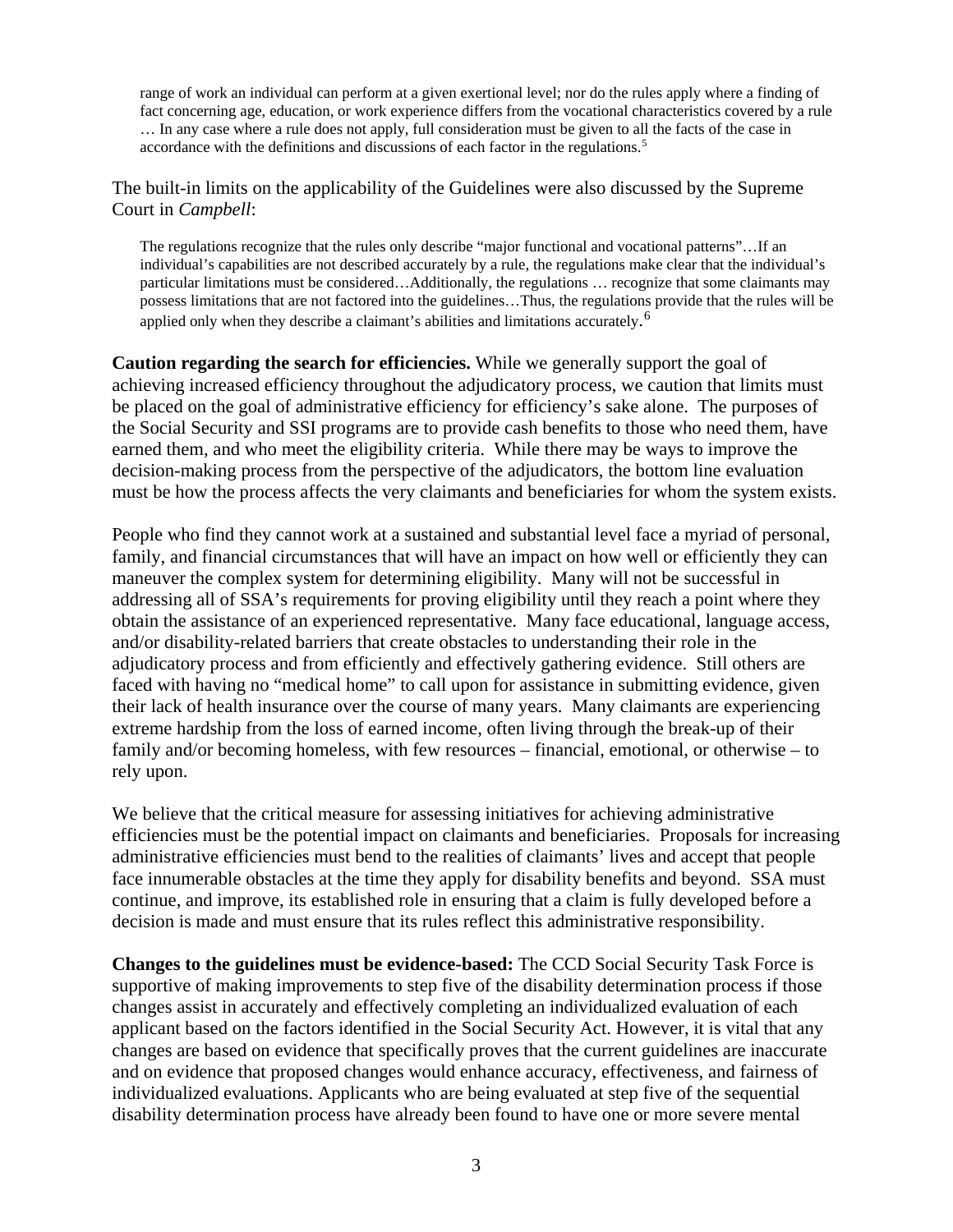<span id="page-3-0"></span>and/or physical impairments and therefore evidence must be specific to the characteristics of people with such impairments. For example, the Task Force believes that showing that people are living or working longer generally is insufficient to provide evidence to support changing the age cutoffs in the guidelines, because it does not address the situation of those who are both over age 50 and who have severe impairments. The Task Force urges SSA to keep this in mind as it evaluates comments suggesting changes to the guidelines and look for evidence that is specific to people with the characteristics of claimants being evaluated at step five. SSA should reject suggested changes based on evidence that applies to the United States population generally or that would limit the agency's ability to make individualized assessments of claimants. Our comments will address this distinction regarding evidence throughout.

<span id="page-3-7"></span><span id="page-3-6"></span><span id="page-3-5"></span><span id="page-3-4"></span><span id="page-3-3"></span><span id="page-3-2"></span><span id="page-3-1"></span>The undersigned Task Force members believe it is important for SSA to continue considering non-exertional factors and vocational factors during step five of the disability determination. The current policy is well thought out and effective and should be continued absent specific evidence supporting changes in assessing the vocational capability of the small segment of American workers with significant impairments who have applied for Social Security disability benefits<sup>[7](#page-2-6)</sup>.

## <span id="page-3-8"></span>**Question 1. Is the factor of age predictive in determining an individual's ability to work or to adjust to other work? If it is predictive, what are the vocationally significant age milestones we should consider? If it is not predictive, what data support that assertion?**

<span id="page-3-13"></span><span id="page-3-12"></span><span id="page-3-11"></span><span id="page-3-10"></span><span id="page-3-9"></span>In 2005, SSA proposed to change the age categories in the Grids, raising them by two years (70 Fed. Reg. 67101 (Nov. 4, 2005)). Following significant opposition to the proposed rule, SSA formally withdrew the notice of proposed rulemaking. 74 Fed. Reg. 21563 (May 8, 2009).

<span id="page-3-14"></span>The CCD Social Security Task Force submitted comments to the notice of proposed rulemaking (NPRM) strongly opposing the proposed change since it would have made it harder for persons in affected age categories to qualify for benefits. As disability advocates, we were extremely concerned about the impact of this change on vulnerable people with disabilities. In our comments, we urged the Commissioner to withdraw the NPRM. [\(http://c-c-d.org/fichiers/age-](http://c-c-d.org/fichiers/age-NPRM-Com1-06.pdf)[NPRM-Com1-06.pdf](http://c-c-d.org/fichiers/age-NPRM-Com1-06.pdf) ). We again urge SSA to exercise extreme caution if it is considering an increase in the age categories.

<span id="page-3-18"></span><span id="page-3-17"></span><span id="page-3-16"></span><span id="page-3-15"></span>Age is a predictive factor when determining whether an individual is able to work or adjust to different work. Older individuals are different than younger individuals in a variety of ways. Older people have shorter lifespans after they begin receiving disability benefits. They are also more likely to have or develop work-limiting physical and mental impairments. Even if these do not rise to the level of severe impairments or are distinct from the impairments for which they qualified for disability benefits, they can affect individuals' ability to work or adjust to new jobs.

<span id="page-3-20"></span><span id="page-3-19"></span>Mortality increases with age. The probability of dying within one year more than doubles from age 40 to 50 among the general population. From age 50 to 60, it more than doubles again.<sup>[8](#page-2-7)</sup> A group of people who are so much more likely to die are also more likely to have difficulty working or adapting to new work. The effect of age on work ability and adaptability is even more significant among individuals with disabilities. In all age groups, Social Security Disability Insurance (SSDI) and Supplemental Security Income (SSI) program beneficiaries have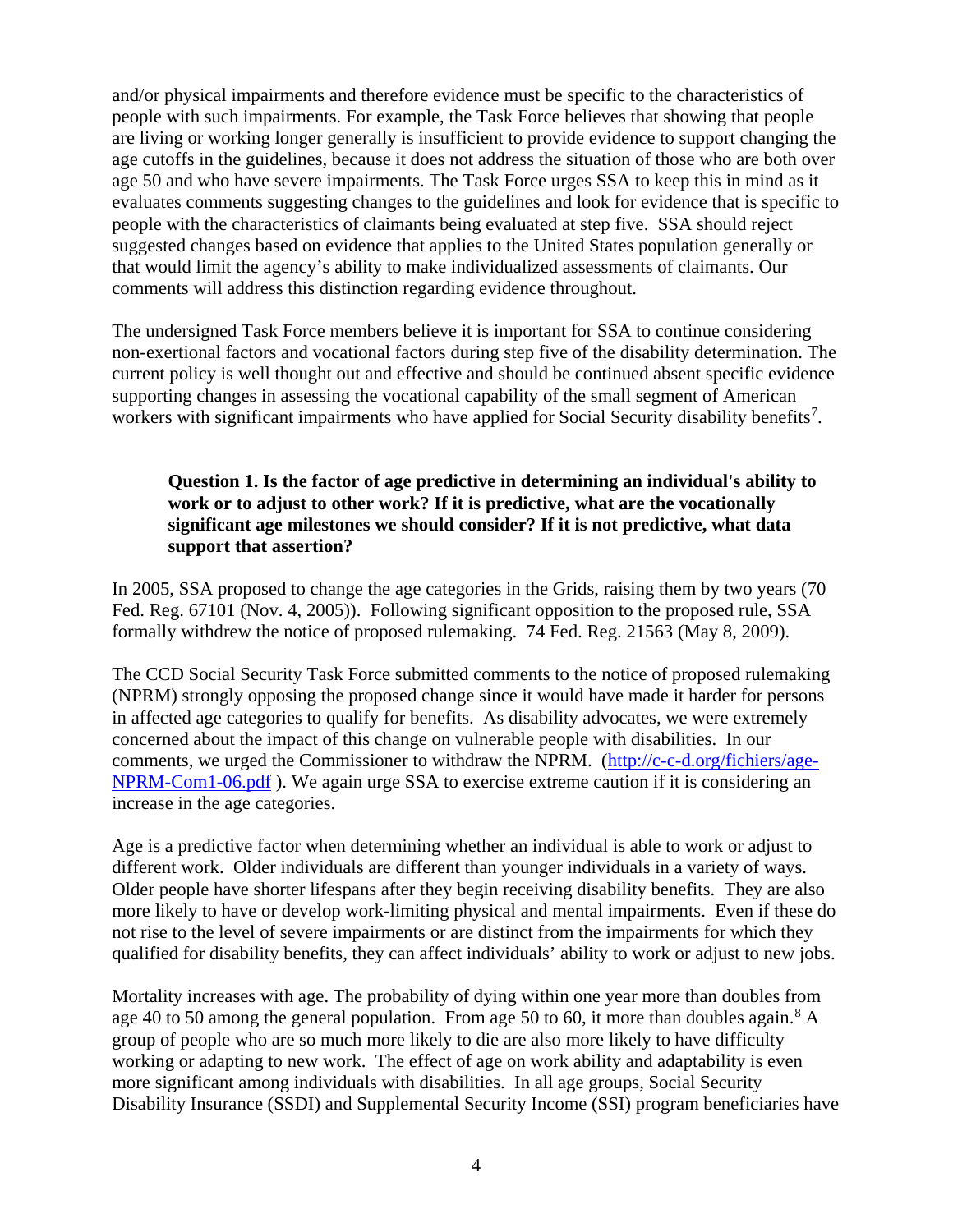higher death rates than their same-aged peers. Age also exacerbates the gap in death rates between people receiving SSDI and SSI and the general population. At age 20, men receiving SSDI/SSI have a death rate about one percentage point higher than all men of that age. At age 50, the difference has widened to nearly three percentage points, and by age 60 to almost four points. Women have lower death rates than men at each age but show the same increasing disparity between SSDI/SSI beneficiaries and the general population.<sup>[9](#page-2-8)</sup>

In addition to being more likely to die than younger people, older people experience higher rates of physical and mental impairments that present an obstacle to working and adjusting to new work. Conditions such as osteoarthritis, low back pain, and rheumatoid arthritis become much more prevalent in all regions of the world as individuals leave the 30-44 age group and enter the 45-59 age group; rates of such musculoskeletal disorders continue to increase for people in their  $60s$  and above.<sup>[10](#page-2-9)</sup> These limitations can make all jobs harder to perform, but pose special challenges in more physical demanding work. Researchers who denigrate the idea of a 50-yearold being "closely approaching advanced age" may have no experience with 50-year-olds who spent 30 or more years performing heavy labor.

There are many non-exertional limitations that increase with age as well. A large-scale, decadelong study showed that cognitive decline in every category except vocabulary began as early as age 45 and accelerated with age; smaller studies, which showed declines beginning at 55 or 60, used less robust methodologies.<sup>[11](#page-2-10)</sup> Hearing loss is also more common with age. According to the National Institutes of Health's National Institute of Deafness and Other Communications Disorders, "about 2 percent of adults aged 45 to 54 have disabling hearing loss. The rate increases to 8.5 percent for adults aged 55 to 64. Nearly 25 percent of those aged 65 to 74 and 50 percent of those who are 75 and older have disabling hearing loss."[12](#page-2-11) Even lower levels of hearing loss can limit an individual's ability to work or adjust to new work, and these losses occur more frequently among older people. While about 15% of the general population reports some level of hearing loss,<sup>[13](#page-2-12)</sup> "there is a strong relationship between age and reported hearing loss: 18 percent of American adults 45-64 years old, 30 percent of adults 65-74 years old, and 47 percent of adults 75 years old, or older, have a hearing impairment."[14](#page-2-13) People in their 40s and older also often begin to experience vision changes that lead to difficulties reading and performing other close work, decreased color perception, and difficulty handling glare.<sup>[15](#page-2-14)</sup> Unsurprisingly, cognitive and sensory changes lead to decrease in what is known as "perceptuomotor" skills, or the ability to combine perception and action. There is a "50s cliff" in this area, meaning that individuals experience a slow decline in their abilities to learn new perceptuomotor tasks in their 20s, 30s, and 40s, a large rapid decrease when they are in their 50s, and another slow decline in their 60s through 80s.[16](#page-2-15)

These physical and mental changes all contribute to challenges older individuals face in job training. Older adults, on average, take longer to complete training and show lower levels of mastery when learning new skills. Older individuals also experience slower rates of learning and more time off task.<sup>17</sup> In a comparison of adults aged 18-28 and 55-62, the older participants experienced more difficulty learning a keying sequence and were slower to perform it once trained.[18](#page-2-17) As a 2006 report performed for AARP's Public Policy Institute found:

One of the most robust laws of aging is that older adults (typically those in their 60s and 70s) take roughly 50 percent to 100 percent longer than younger adults (those in their 20s) to perform any new task. General slowing is seen in all kinds of activities, both mental (learning) and physical (response time). Some of the slowing may be attributable to older adults' preference for accuracy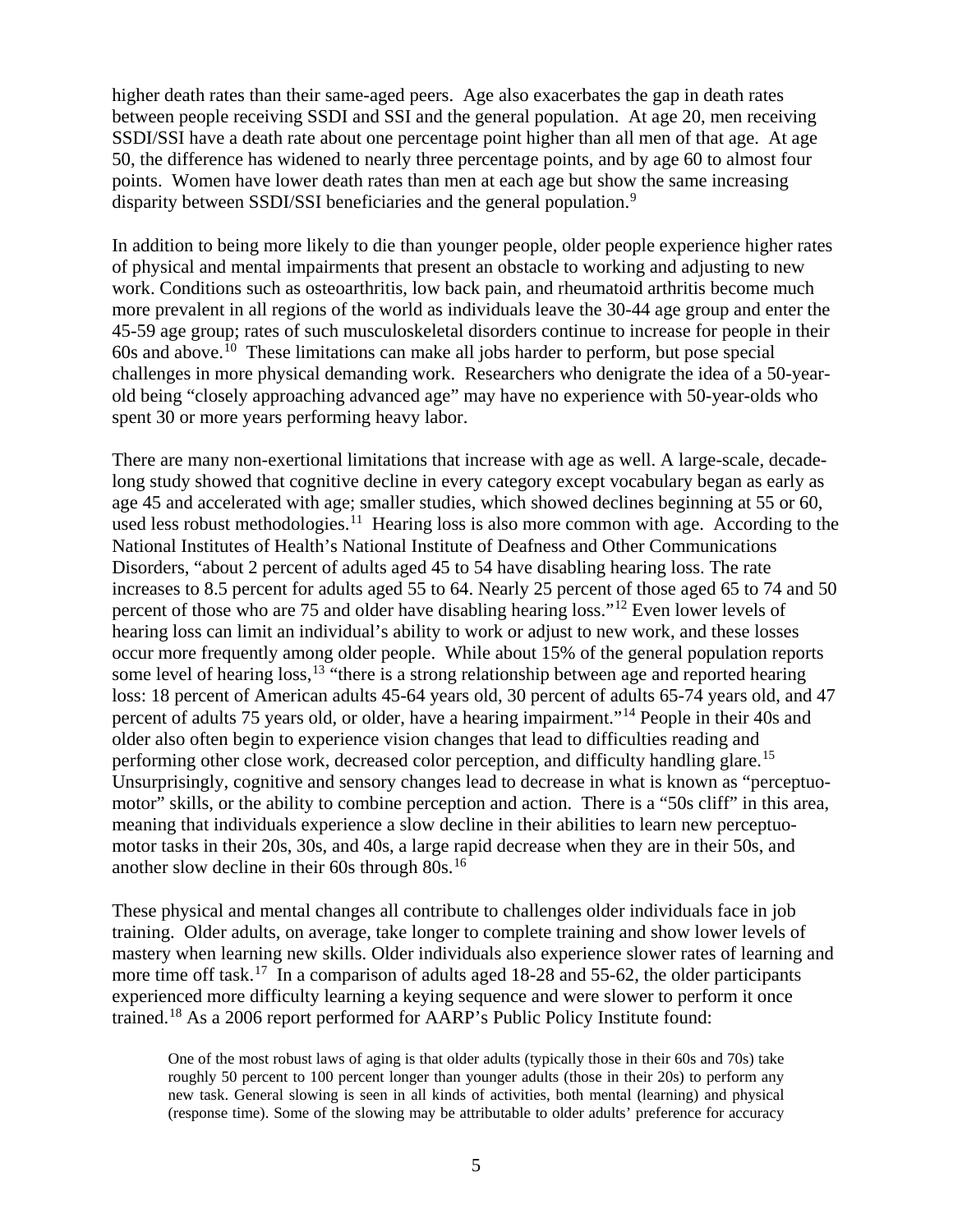over speed, with the reverse holding true for younger adults. In addition, older adults generally require more help and "hands-on" practice.[19](#page-2-18)

It is therefore appropriate for SSA to consider older individuals less adaptable to different types of work. It is also not surprising that people who begin receiving SSDI benefits in their 60s are significantly less likely to return to work than those who started in their 50s, who are less likely than those who began receiving benefits in their 40s or earlier.<sup>[20](#page-2-19)</sup>

The significant differences among various age groups in health status, mortality rate, and achievement in learning new skills all support SSA's current policies. Existing research supports the current age categories, showing that for many people, vision changes by age 40 and increased rates of cognitive and hearing loss and musculoskeletal disorders are apparent by age 45. Using age as a vocational factor makes sense because incidence rates of mental and physical impairments increase with age, starting in the 40s and 50s and accelerating with time. Although there are research studies that show age-related declines beginning later in life, especially at age 65, it is likely that many of these findings are related to survey design. Many studies group subjects as either under 65 or over 65, making it impossible to compare subjects in their 40s to those in their 50s or early-to-mid 60s. The National Institute of Aging uses age 65 as the start of aging, which may affect what research is funded. Individuals qualify for Medicare based on age at 65, providing a rich data source that does not exist for the general population at younger ages. Social Security disability policy should use research on age groups below full retirement age, as those are the individuals who apply for and receive benefits.

Barring sudden injury, most age-related declines are likely to appear gradually, increase in severity as an individual ages, and rarely improve. Therefore, any grouping of individuals into age categories by the Social Security Administration creates a situation where individuals above and below "cut-points" are treated differently. The challenges this poses are overcome by the individualized assessment of residual functional capacity and the non-mechanical application of the Grids, especially when a claimant is close to a different age category.<sup>21</sup> The current system of using five-year age categories is relatively simple for SSA to administer and applicants for disability benefits to understand. The studies cited above did not use narrower age bands. Some used broader age categories, but focused on age-related changes into individuals' 70s, 80s, and 90s, which is past the age at which individuals are eligible for Social Security and SSI disability benefits. Therefore, we believe that the current age categories on the Grids are appropriate and should continue.

**Challenges with using life expectancy data as a decision-making tool:** There are journalists, researchers, and politicians who advocate for the abolition or increase of age categories in Step 5 of the sequential evaluation process based on general increases in life expectancy. Although average life expectancy may have increased in the United States as a whole in recent decades, that is not a sufficient reason to either stop considering age as a vocational factor, or to raise the age categories used in the Grids. A focus on life expectancy fails to address the critical distinction between an individual's survival and his or her ability to work. Average life expectancy does not take into account gender, racial, and educational disparities. Looking at average life expectancy also includes gains for people who are over full-retirement age, whose age makes them ineligible for Social Security disability benefits.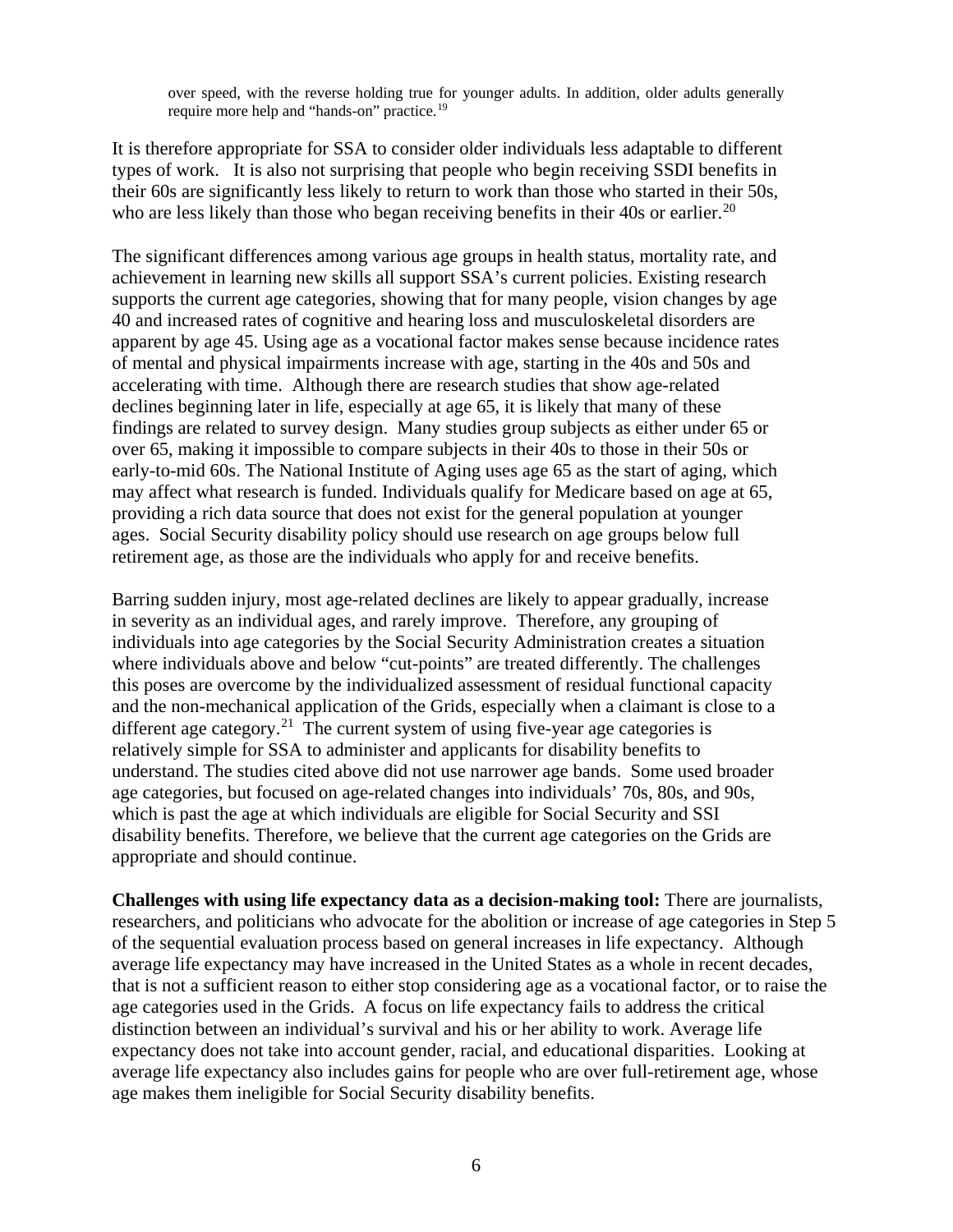The purpose of Social Security's disability benefits programs is to provide financial support for people living with severe, work-limiting disabilities.<sup>[22](#page-2-21)</sup> Applicants for Social Security disability benefits are evaluated not on whether they have a lifespan-shortening impairment but on how their impairments affect their ability to work. Therefore, changes in population-level life expectancy are not relevant to disability incidence rates, the age at which people are more likely to develop work-limiting impairments, or whether an individual applicant qualifies for disability benefits. A majority of SSDI disabled worker beneficiaries are aged  $55-64$ ,  $^{23}$  $^{23}$  $^{23}$  and while death rates for that age group have declined in recent years, the incidence of chronic and frequently work-limiting conditions have not. From 2002-2012, the rate of diabetes, hypertension, obesity, and high cholesterol in that age group increased, and a greater percentage of individuals in that age group experienced serious psychological distress.<sup>[24](#page-2-23)</sup>

It is not useful to examine changes in life expectancy that occur in age groups that are ineligible for Social Security disability benefits: age 65 for SSI and full retirement age for SSDI. However, much of the increase in life expectancy has occurred among individuals who are too old for disability benefits and instead receive age-based or retirement benefits from Social Security. For example, from 1950 to 2013, life expectancy at birth increased 10.6 years, and life expectancy at age 65 increased 5.4 years.<sup>25</sup> Living longer in retirement means little to nothing about whether individuals approaching retirement age experience work-limiting disabilities.

In addition, studying the average life expectancy in the United States obscures deep disparities along gender, educational, class, and racial lines. Increases in life expectancy for the United States in general have not changed the fact that women have longer life expectancies than men, and white people have longer life expectancies than African-Americans.<sup>[26](#page-2-25)</sup> The life expectancy of those of Hispanic origin continues to be greater than that of non-Hispanic blacks or whites.<sup>[27](#page-2-26)</sup> The gap in life expectancy between individuals with 16 or more years of education and less than 12 years of education widened substantially between 1990 and 2008; in fact, the life expectancy of white men and women with limited education decreased during that time period.[28](#page-2-27) Similar to education, disparities in life expectancy by income level are also increasing. Comparing women born in 1930 to those born in 1960, the only income quintile that saw an increase in life expectancy at age 50 was the highest-earning. Men show similar inequities: over a 30-year period, those in the bottom income quintile showed no increase in life expectancy at age 50, while the highest-earning quintile enjoyed a seven-year increase.<sup>29</sup> Gender, race, education, and income are tightly interwoven with each other, and each is related to life expectancy. Changing disability benefits policy based on changes in average life expectancy would have different impacts on different demographic groups, and would likely cause the greatest harm to those with the least income and education.

One last argument made by some is that when increasing the normal retirement age, Congress acknowledged that "it is both reasonable and necessary for people to work longer before retiring."[30](#page-3-1) But Congress has also spoken on the relationship of age and disability. In the law, widows and widowers between the ages of 50 and 59 are eligible for benefits if they are disabled. Congress has chosen **not** to change these age limits. All the above data and arguments also refute the notion that because people are generally living longer that the age categories in the guidelines are inaccurate or need to be adjusted.

**Evaluation of young adults:** Finally, when evaluating young adults under the Grids, we want to emphasize the importance of considering the Grids in conjunction with the guidance of Social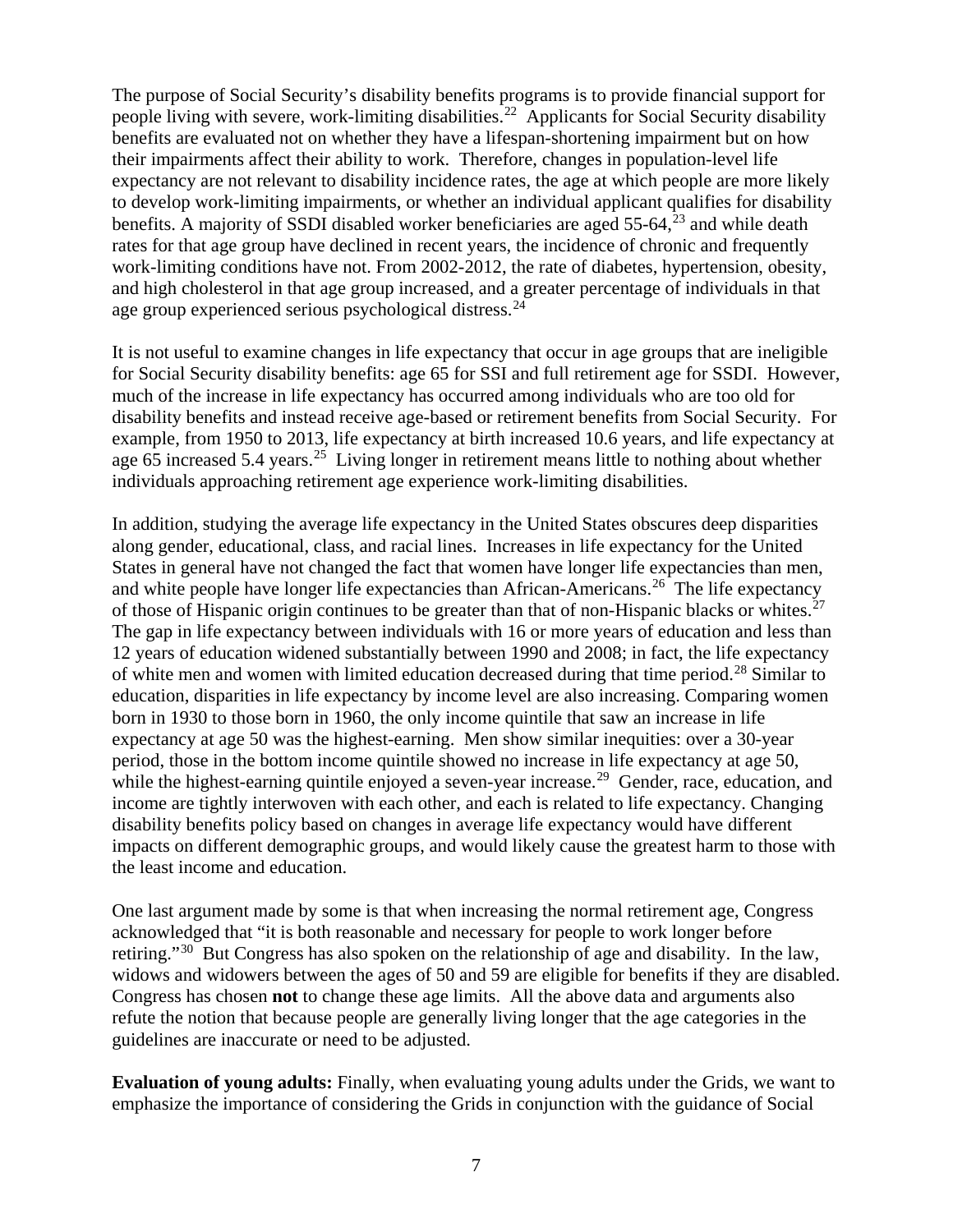Security Ruling ("SSR") 11-2p. Under the Grids, when a young adult has only exertional limitations and has an RFC and vocational factors that match the guidelines, the Grid rules always direct a decision of "not disabled." SSR 11-2p, however, directs adjudicators to proceed cautiously if a young adult has a very low education level or is illiterate. Low education level or illiteracy in young adults may be an indication of an underlying, but yet undetected, nonexertional impairment that should be considered when assessing the young adult's residual functional capacity. It is essential that adjudicators consider whether there is an underlying nonexertional impairment, because frequently undiagnosed impairments, like Intellectual Disability, borderline intellectual functioning, or a learning disability, may cause limitations in addition to illiteracy that hinder a claimant's ability to sustain full-time competitive employment, like in the ability to understand and remember instructions or maintain sustained attention on tasks.

## **Additional resources regarding age as a vocational factor**

We would like to bring the following research documents to your attention. These items were published shortly after the comment period for the 2005 NPRM closed and were not listed as references at the end of the current ANPRM.

**1)** *Social Security Administration Proposal to Revise Disability Determinations Is Not Justified***, by Eileen P. Sweeney and Arloc Sherman, Center on Budget and Policy Priorities (April 18, 2006)**

This report was one of the last documents written by Eileen Sweeney before her very untimely death in June 2006. In this report, the authors reviewed occupational data to determine whether one of the key reasons for the proposed change was justified, i.e., that older people are living longer than in the past and that many are able to work longer. They concluded that it was not justified:

The SSA proposal does not appear to be justified by recent data on employment trends of people with disabilities or by data on the skills currently demanded by employers in the national economy, both of which suggest that employment opportunities for many people with disabilities — particularly those of advanced age and with limited education and skills — remain very limited. Moreover, the proposed change would have a highly disproportionate adverse impact on African Americans, who are more likely than other people to have disabilities and lower education and skill levels.

*Id.* at 1. The report examines data from the Census Bureau's Current Population Survey (CPS) and finds that the "if the CPS data suggest anything, it is that employment may have become *more* difficult to find for people who have ... self-identified work-limiting disabilities and are 45 or older." *Id.* at 3. In fact, the CPS data show that African Americans with disabilities would be disproportionately affected by the proposed rule since they "are more likely to be employed in physically demanding jobs. They also are more likely to have a history of less adequate health care, greater poverty, and more stressful living conditions." *Id.* at 5.

The report also reviews U. S. Department of Labor efforts in O\*NET to quantify minimal job requirements for specific occupations and finds that "for people who have both physical impairments and limited cognitive skills, job options are scarce." *Id.* at 6.

The report is available online at: [http://www.cbpp.org/4-18-06socsec.pdf.](http://www.cbpp.org/4-18-06socsec.pdf)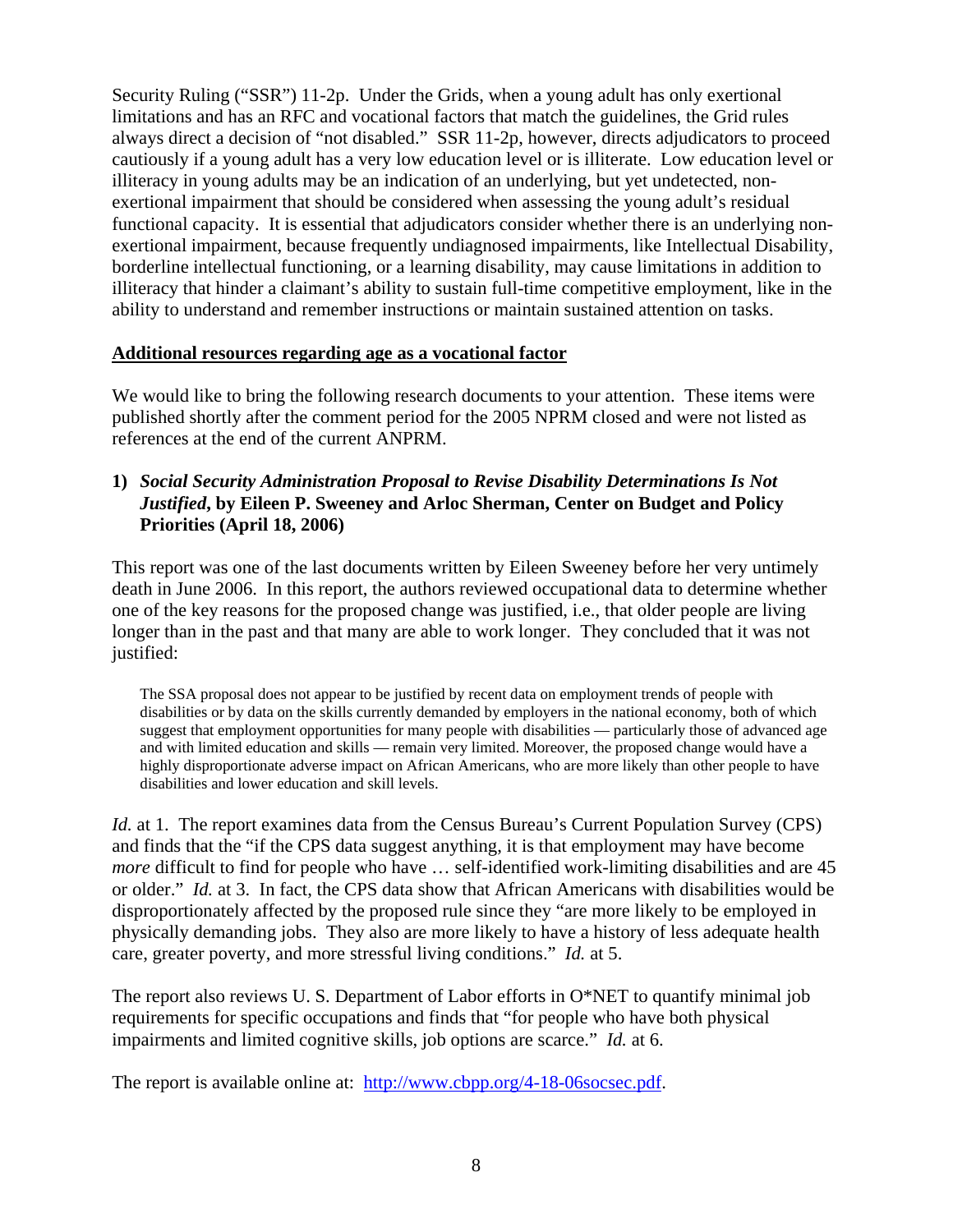## **2) U.S. Census Bureau, Current Population Reports,** *Americans with Disabilities: 2002***, by Erika Steinmetz (Pub. No. P70-107, May 2006)**

This report was compiled by the U.S. Census Bureau from the Survey of Income and Program Participation (SIPP) and looks more closely at the demographic information for people with disabilities. The report finds that people with disabilities, especially those with severe disabilities, live with substantially more disadvantages than people who are not disabled. Many of the findings do not support the rationale for the proposed changes to the age categories. Some key findings include:

- A **higher poverty rate.** The poverty rate for people with severe disabilities is more than three times that of non-disabled people: Severely disabled: 25.9%; not disabled: 7.7%.
- A higher uninsured rate. The uninsured rate for people with severe disabilities is 18.7% vs. 15.9% for non-disabled people.
- **Lower education attainment.** The rate of people who do not complete high school is 26.6 percent for people with severe disabilities versus 10.4 percent for non-disabled individuals. While 43.1 percent of individuals without disabilities graduate from college, only 21.9 percent of individuals with severe disabilities graduate from college.
- Lower earnings. People with disabilities who work have lower earnings than people with no disabilities.

The report is available online at: [www.census.gov/prod/2006pubs/p70-107.pdf.](http://www.census.gov/prod/2006pubs/p70-107.pdf)

## **3)** *Gradient of Disability across the Socioeconomic Spectrum in the United States***, by Meredith Minkler, Dr.P.H., Esme Fuller-Thompson, Ph.D., M.S.W., and Jack M. Guralnik, M.D., Ph.D.,** *The New England Journal of Medicine***, pp. 695-703 (August 17, 2006)**

In the CCD Social Security Task Force's formal comments to the 2005 notice of proposed rulemaking, we emphasized the detrimental impact of the proposed changes on individuals who are poor and who are more likely to become disabled at an earlier age. The results of this study, published in *The New England Journal of Medicine*, strongly substantiate this point.

Despite a decline in the overall rate of disability over the last two decades, "the rate of decline was smaller among those in the poorest socioeconomic groups." *Id.* at 696. The study concludes that "functional limitation in Americans between the ages of 55 and 84 years is inversely related to social class across the full spectrum of the socioeconomic gradient." *Id.* at 695.

The results of this study are particularly relevant to the proposed regulatory change since the researchers looked at adults in the 55 to 64 years old age category and found that the functional limitation differences are more dramatic in that age group than in older age groups:

The [gradient] slope was steepest in the youngest age group. In comparison to respondents between the ages of 55 and 64 who were living at or above 700 percent of the poverty line [\$57, 813 for a single older adult living alone], respondents of the same age who were living in poverty had six times the odds of reporting a functional limitation….

*Id.* at 699. The income factor, relative to disability, appears to be more "visible" for those in the younger, 55-64 age category, indicating that "each additional increment of income" leads to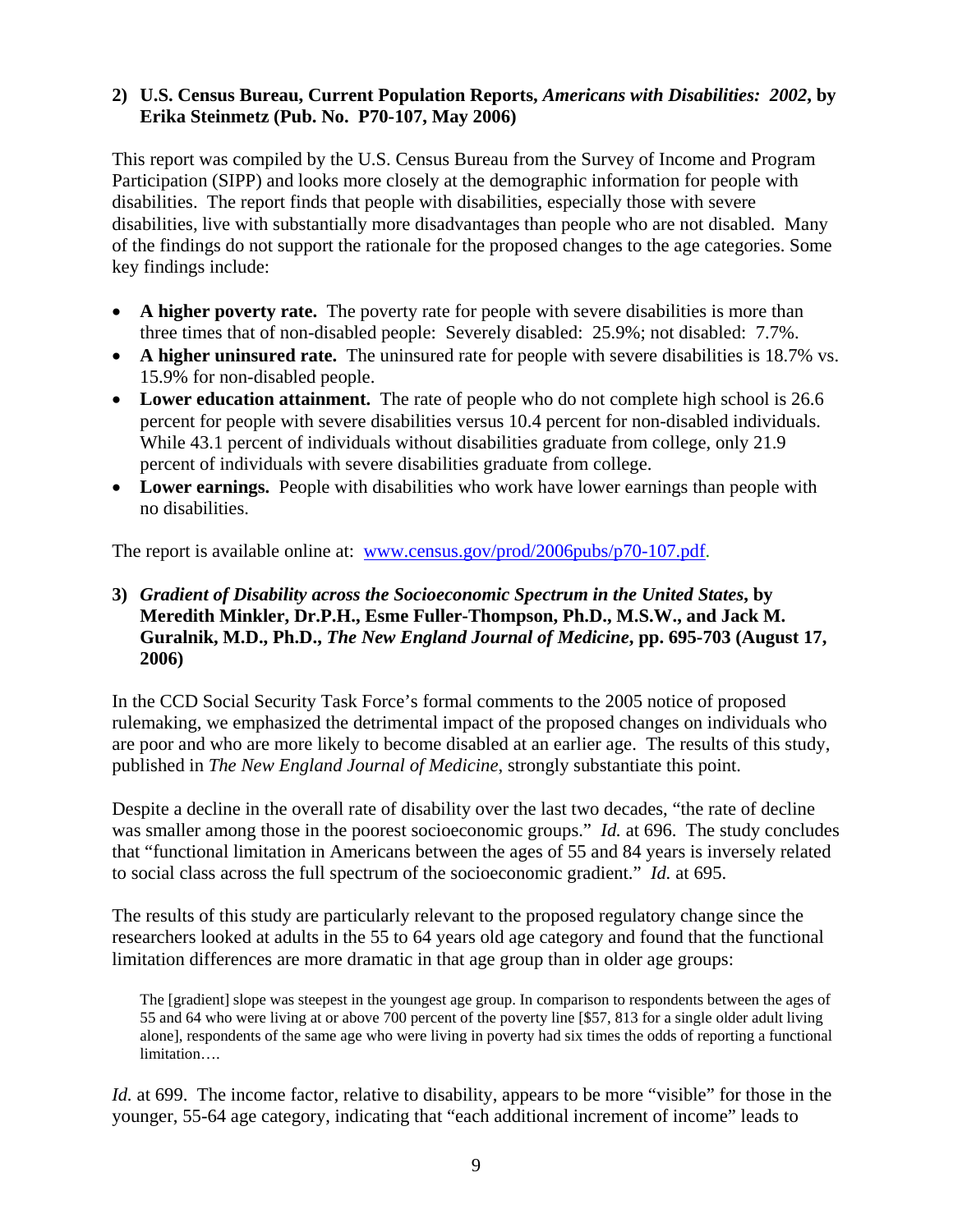more of a decline in the rate of functional limitation among this group than among the older group. *Id.* While recognizing the "demonstrated effects of race or ethnic group on health," another relevant finding of the study shows that "the economic gradient in disability in midlife and among older Americans operates independently of race or ethnic group." *Id.* at 700.

The article is available online at: [http://content.nejm.org/cgi/reprint/355/7/695.pdf.](http://content.nejm.org/cgi/reprint/355/7/695.pdf)

## **Question 2. When determining if age affects an individual's ability to work or to adjust to other work, what other factors or combination of factors should we consider?**

SSA should continue to consider education and work experience as is currently required in the Social Security Act. An individual's educational attainment provides evidence of the individual's ability to learn, adapt to new environments, and succeed in competitive employment. In addition, an individual's past work experience can provide evidence of these same qualities and indicate whether an individual can learn new skills required by another job.

**The Impact of Technology:** Technology has significantly changed the face of the American workplace in many ways. Some jobs no longer exist because technology has replaced the workers that performed them. Other jobs still exist but the skills required to do them have changed and make them out of reach for unskilled workers. Although some researchers argue that technology makes the workplace easier for people with disabilities, the reality is much less clear cut and in fact actually makes working much more difficult for some individuals with disabilities, especially those with intellectual, cognitive, and mental impairments.

Technological advancements have largely eliminated jobs that involve routine tasks that do not require analytical skills.<sup>[31](#page-3-2)</sup> This places an emphasis on other skills in the workplace that are often difficult for people with cognitive and mental impairments:

With manufacturing and other low-skill tasks in the services sector becoming increasingly automated, the need for routine cognitive and craft skills is declining, while the demand for information-processing skills and other high-level cognitive and interpersonal skills is growing. In addition to mastering occupation-specific skills, workers in the 21st century must also have a stock of information-processing skills, including literacy, numeracy and problem solving, and "generic" skills, such as interpersonal communication, self-management, and the ability to learn, to help them weather the uncertainties of a rapidly changing labour market.<sup>[32](#page-3-3)</sup>

With jobs in the retail sector being the jobs most available in the national economy<sup>[33](#page-3-4)</sup> for people with low skills and low education, skills such as interpersonal communication and selfmanagement are increasingly important to the ability to work. It can be challenging for some people with significant mental, cognitive, and intellectual impairments to work in environments that require constant interactions with others. While technology might have made work easier for certain people with certain disabilities in certain jobs, these advances have especially helped educated and skilled workers and have also eliminated many of the lower skilled jobs that people with certain impairments can do. Factory work, for example, involved routine repetitive tasks and allowed an individual to work by herself without significant interaction with others. Retail and other unskilled service industry jobs, on the other hand, require the ability to interact with others, often under stressful conditions; problem solving skills; and other skills that manufacturing jobs and other previously available unskilled jobs did not. In addition, the inclusion of computers and other technology into many jobs in the retail and service sector (e.g.,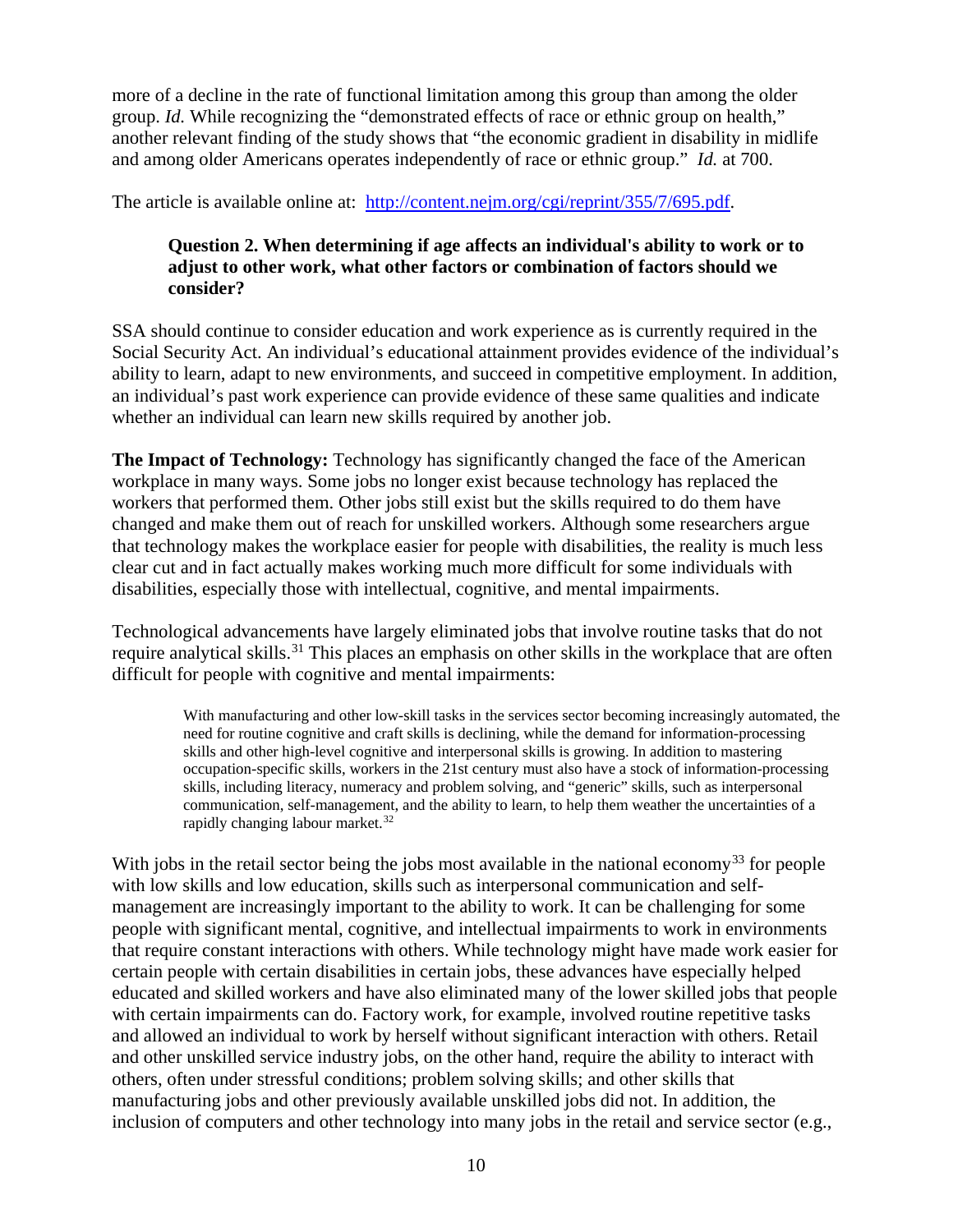the requirement to look up inventory on a computer or use computerized cash registers) have also had a negative impact on the ability of people with intellectual impairments to do jobs that are considered low skilled if they cannot use the technology involved.

These workplace changes make it extremely important that the ability to function in the workplace and other non-exertional factors be included in the evaluation process at step five for people with cognitive or mental impairments. In response to litigation and Congressional action in the 1980s, SSA changed its policies regarding the assessment of limitations caused by mental impairments. In addition to issuing new Listings of Impairments for mental impairments, SSA issued Social Security Ruling  $(SSR)$  85-15,<sup>[34](#page-3-5)</sup> "Capability to Do Other Work – The Medical-Vocational Rules as a Framework for Evaluating Solely Nonexertional Impairments." SSR 85-15 still provides crucial guidance in the evaluation of mental residual functional capacity (RFC), emphasizing that the mental RFC finding requires "careful consideration." SSR 85-15 describes the basic mental demands of competitive, remunerative, unskilled work:

- The ability (on a sustained basis) to understand, carry out, and remember simple instructions;
- The ability to respond appropriately to supervision, coworkers, and usual work situations; and
- The ability to deal with changes in a routine work setting.

"A substantial loss of ability to meet any of these basic work-related activities would severely limit the potential occupational base. This, in turn, would justify a finding of disability because even favorable age, education, or work experience will not offset such a severely limited occupational base."

Current SSA policy recognizes that the reaction to the demands of work is highly individualized and we caution against any approach that attempts to discount the highly individualized response to work for individuals with mental and/or cognitive limitations. As noted in SSR 85-15: "Any impairment-related limitations created by an individual's response to demands of work …must be reflected in the RFC assessment." We believe that the policy guidance regarding the basic mental demands of work in SSR 85-15 must be retained.

*Stress.*A particular job is not, in and of itself, stressful. It is the individual's response to stress that is critical in evaluating mental RFC. SSR 85-15 continues to provide excellent guidance addressing how stress should be assessed, emphasizing "the importance of thoroughness in evaluation on an individualized basis." SSR 85-15 cautions against creating any type of presumption in evaluating stress regarding a specific individual:

The reaction to the demands of work (stress) is highly individualized, and mental illness is characterized by adverse responses to seemingly trivial circumstances. The mentally impaired [sic] may cease to function effectively when facing such demands as getting to work regularly, having their performance supervised, and remaining in the workplace for a full day. A person may become panicked and develop palpitations, shortness of breath, or feel faint while riding in an elevator; another may experience terror and begin to hallucinate when approached by a stranger asking a question. Thus, the mentally impaired may have difficulty meeting the requirement of even so-called "low stress" jobs.

Because response to the demands of work is highly individualized, the skill level of a position is not necessarily related to the difficulty an individual will have in meeting the demands of the job. A claimant's condition may make performance of an unskilled job as difficult as an objectively more demanding job, for example, a busboy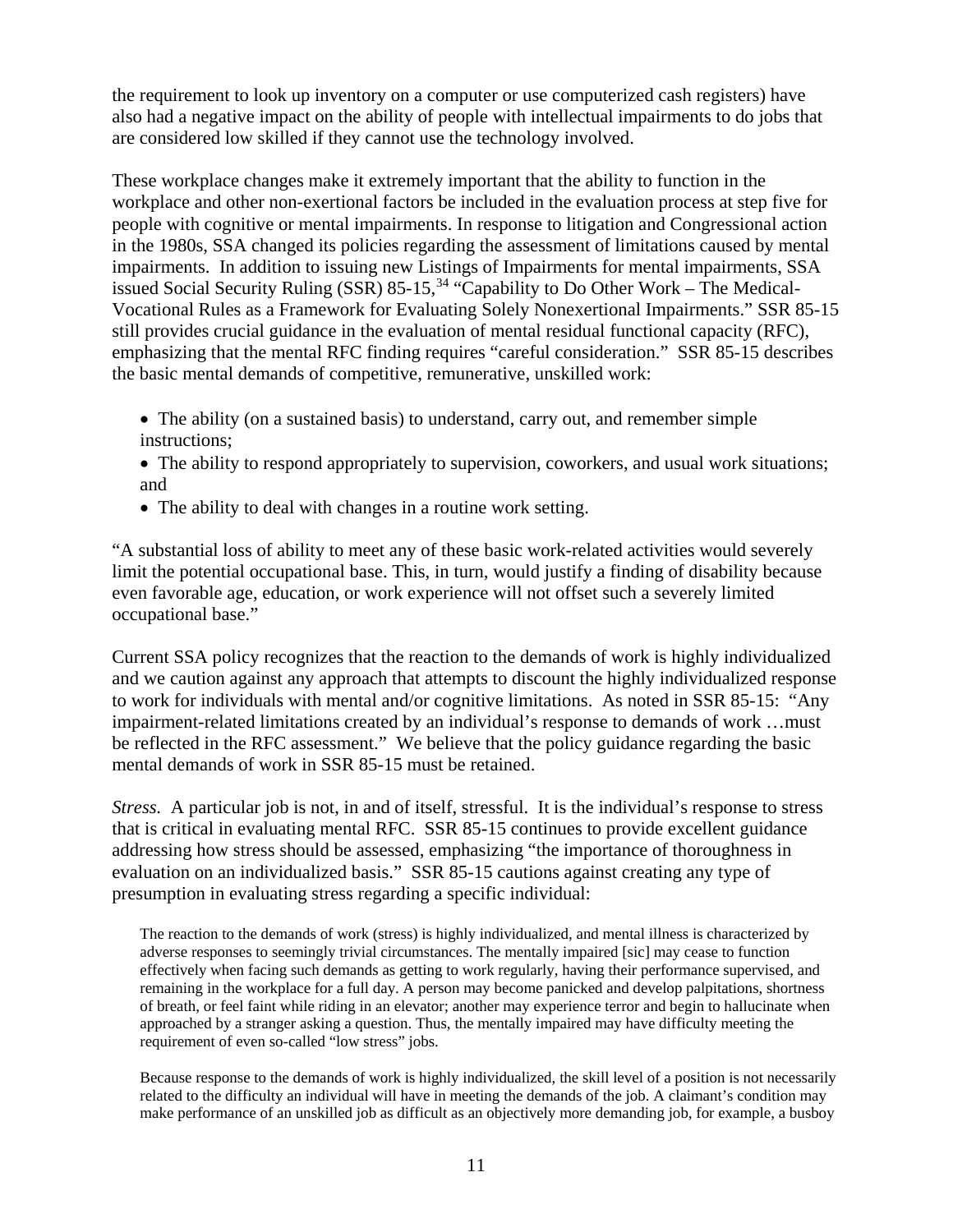need only clear dishes from tables. But an individual with a severe mental disorder may find unmanageable the demand of making sure that he removes all the dishes, does not drop them, and gets the table cleared promptly for the waiter or waitress. Similarly, an individual who cannot tolerate being supervised may be not able to work even in the absence of close supervision; the knowledge that one's work is being judged and evaluated, even when the supervision is remote or indirect, can be intolerated [sic] for some mentally impaired persons. Any impairment-related limitations created by an individual's response to demands of work, however, must be reflected in the RFC assessment.

The guidance provided in SSR 85-15 remains relevant and should be retained by SSA.

*Past work experience.* The fast pace of technological change in the economy and the workplace also argues for consideration of changing the length of time for which past work experience should be considered as relevant work experience. Currently, SSA regulations consider jobs done over the past 15 years as relevant work experience.[35](#page-3-6) However, with workplaces changing so quickly, it is highly probable that a job done 15 years ago might not be indicative of the ability to do a similar job today. Office environments have become much more automated and technology integrated into most tasks that might mean office work 15 years ago provides no evidence of the ability to do so now. Someone who worked as a file clerk in 2000 might not be able to do a similar job now because the job might require the ability to enter information regarding file location or contents into a database. SSA should consider shortening the timeframe for consideration of recent work experience or require a determination that a job done more than a few years ago remains relevant given the technological changes that may have altered the skills required to do a particular job since the individual was so employed.

SSA should also consider whether the pace of technological change, and the rapid evolution of workplaces in response to it, require including how long ago someone completed their education in the evaluation at step five of an applicant's ability to work. Technology is integrated into modern education and recent college graduates will be computer literate and experienced in the use of a variety of devices. This will not necessarily be the case for individuals who might have completed a college education many years ago. An individual who graduated from college in the 1980s may not be more highly skilled or more able to adapt to a technologically advanced workplace than an individual with less, but more recent, education. SSA considers the recency of education in certain circumstances [36](#page-3-7) and should evaluate whether to incorporate recency into more evaluations of individual applicants' ability to work.

**The impact of the Americans with Disabilities Act and accommodations:** For many years, SSA has had clear policy that the "reasonable accommodations" provision in the Americans with Disabilities Act (ADA) should not be a factor in determining whether an individual claimant is able to perform a specific job in the SSA disability process. There is no "reasonable accommodation" requirement in the Social Security Act. The Social Security disability process addresses the issue of available jobs that exist in significant numbers on a hypothetical basis. Trying to determine reasonable accommodations by a hypothetical class of employers for hypothetical jobs is antithetical to the purpose of the ADA, which looks at evidence about how an individual will function in a particular employment situation.

Over the years, there are some who have attempted to merge the purposes of the ADA and the Social Security and SSI disability programs. However, the distinction between the two programs was recognized by SSA as long ago as 1993 when the former SSA Associate Commissioner for the Office of Hearings and Appeals (now Office of Disability Adjudication and Review)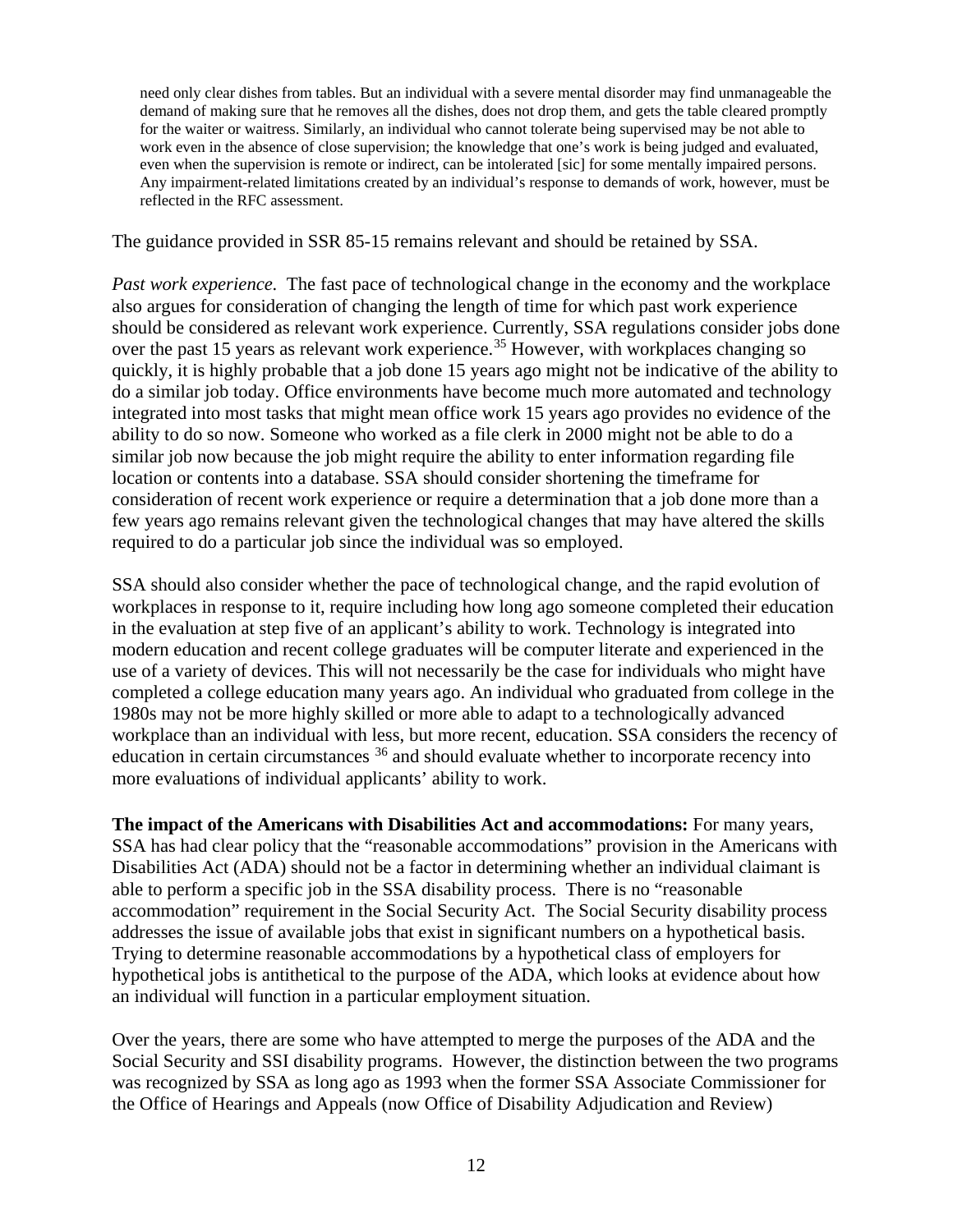addressed the issue when it first arose in some Administrative Law Judge (ALJ) hearings. He noted:

Whether or how an employer might be willing (or required) to alter job duties to suit the limitations of a specific individual would not be relevant because our assessment must be based on broad vocational patterns … rather than on any individual employer's practices.

He concluded that "the ADA and the disability provisions of the Social Security Act have different purposes and have no direct application to one another."<sup>[37](#page-3-8)</sup>

The United States Supreme Court also has recognized that the two programs were designed for different purposes. In *Cleveland v. Policy Management Systems Corp.*, <sup>[38](#page-3-9)</sup> the Court noted that the Social Security Act provides cash benefits to individuals under a "disability" as defined in the Act, while the ADA "seeks to eliminate unwarranted discrimination against disabled individuals."[39](#page-3-10) The Supreme Court found that "there are too many situations in which an SSDI [Social Security Disability Insurance] claim and an ADA claim can comfortably exist side by side" and thus held it would not apply a negative presumption that an individual who applies for or receives SSDI cannot pursue an ADA claim.[40](#page-3-11) The Supreme Court provided specific examples how the ADA and SSDI programs "can comfortably exist side by side."

Injecting the ADA requirement of "reasonable accommodations" into the SSA disability process misreads the intent of the ADA. The ADA is a civil rights law protecting, among others, employees and job applicants with disabilities. The SSA is not charged with enforcement over employers under the ADA. Establishing criteria in the SSA disability determination process that assumes reasonable accommodations by the employer may potentially establish barriers for the individual by shifting the employer's burden of compliance with the ADA onto potential employees, i.e., claimants. In addition, as the CCD Task Force Co-Chairs argued in their submission to the recently posed question on IdeaScale regarding the availability of accommodations, there are no accommodations that are universally available and including them in the determination process would be administratively burdensome, and decrease the consistency and accuracy of disability determinations.<sup>[41](#page-3-12)</sup>

The inclusion of ADA criteria in the SSA disability determination process would confuse and hinder accurate disability determinations. For example, what happens if an individual with severe disabilities who was denied employment is determined to be "not disabled" by SSA if the adjudicator finds that a reasonable accommodation could have been made because that occurred for a worker with "similar" limitations? Could SSA conclude, without conducting an individualized assessment, that a claimant is "not disabled" because an incumbent worker with the "same" impairments and limitations is able to perform substantial gainful activity because of a reasonable accommodation?

**Access to advances in medicine and assistive technology:** Some have argued that SSA needs to take into account scientific and medical advances in the disability determination process. In addition, they argue that SSA should consider the possible effect that treatments or assistive technologies could have on a claimant's ability to work.

Many individuals live with significant disabilities but they do not all have access to state-of-theart medical advances. And unfortunately, many do not have access to *any* medical treatment. While there have been many advances in medical treatments, efforts to incorporate such changes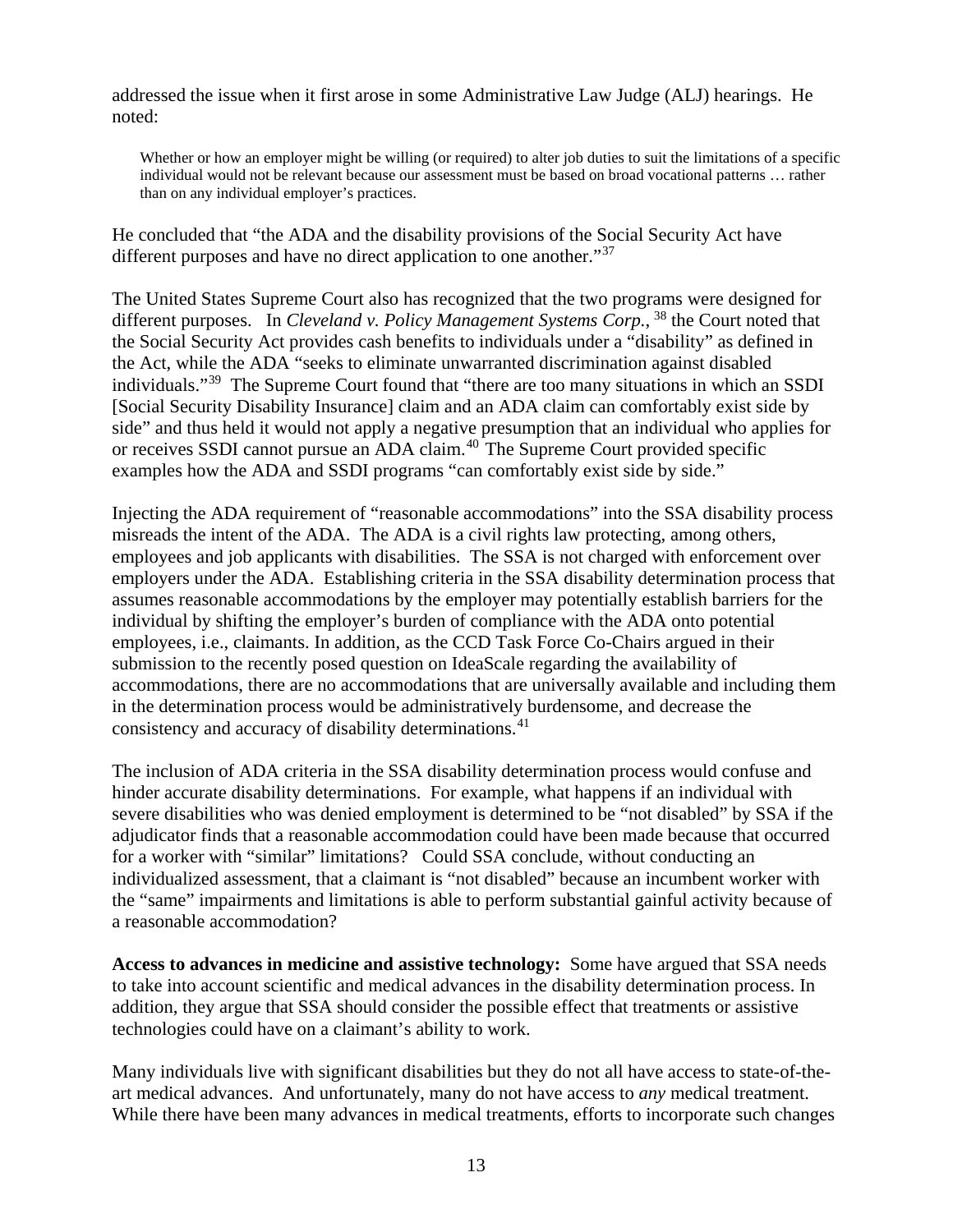into SSA's disability determination process, whether at Step 3 (Listing of Impairments) or Step 5, must be examined in the overall environment in which people with disabilities find themselves.

Has SSA determined the state of access to newer medical treatments or to any medical treatment? Do claimants who use public health care programs, e.g., Medicaid, VA, have access to these innovations? Should claimants who have no ability to pay for prescribed treatment be penalized? [42](#page-3-13)

There needs to be a recognition that advances in medical treatment or technological innovations or expansions/improvements in labor market conditions are likely to benefit those persons with disabilities who have a high level of education and/or work experience and whose disabilities are relatively easy to accommodate. The advances to which some refer may not necessarily work for those with severe cognitive or mental disabilities, communications difficulties, multiple impairments, or other adverse vocational factors.

We urge extreme caution in any efforts that presume universal access to medical advances (or access to any treatment at all) and new assistive technologies. And even if medical advances and treatment options are available to individuals, it is inappropriate to assume that every person will respond in the same favorable way.

# **Question 3. How does literacy affect an individual's ability to do work or adjust to other work?**

The research available today on literacy and the labor force comes from the National Adult Literacy Survey (NALS) and the National Assessment of Adult Literacy (NAAL).<sup>[43](#page-3-14)</sup> The NALS established a modern concept of literacy as a continuum of proficiency in functional literacy tasks. There is no "cut point" on the scale that distinguishes between "illiterate" and "literate." NALS respondents were grouped into one of five levels based on their performance on various literacy tasks. Approximately 22 percent of respondents were in the lowest level – 62 percent of those in this group had not completed high school; 33 percent were age 65 or older; 26 percent had a physical or mental impairment that prevented them from fully participating in work or school; and 25 percent were non-native English speakers.

Another 26 percent were assigned to the second level of literacy proficiency, with literacy skills below a high school diploma level. Among all of the variables tested, literacy was shown to be most strongly correlated with education attainment. All of the adults surveyed who had 0 to 8 years of education were in the lowest two levels of literacy, while 80 percent of those with 9 to 12 years of education were in the lowest two levels.

The NALS also clearly indicated a connection between adults' literacy skills and their socioeconomic status, supporting the conclusion that lower literacy skills resulted in more limited employment opportunities. More than half of the adults who had the lowest level of literacy proficiency were out of the labor force, and 35 percent of those grouped in level 2 were out of the labor force. This compares with 25 percent of those at level 3 and only 10 to 18 percent of those at levels 4 and 5 being out of the labor force.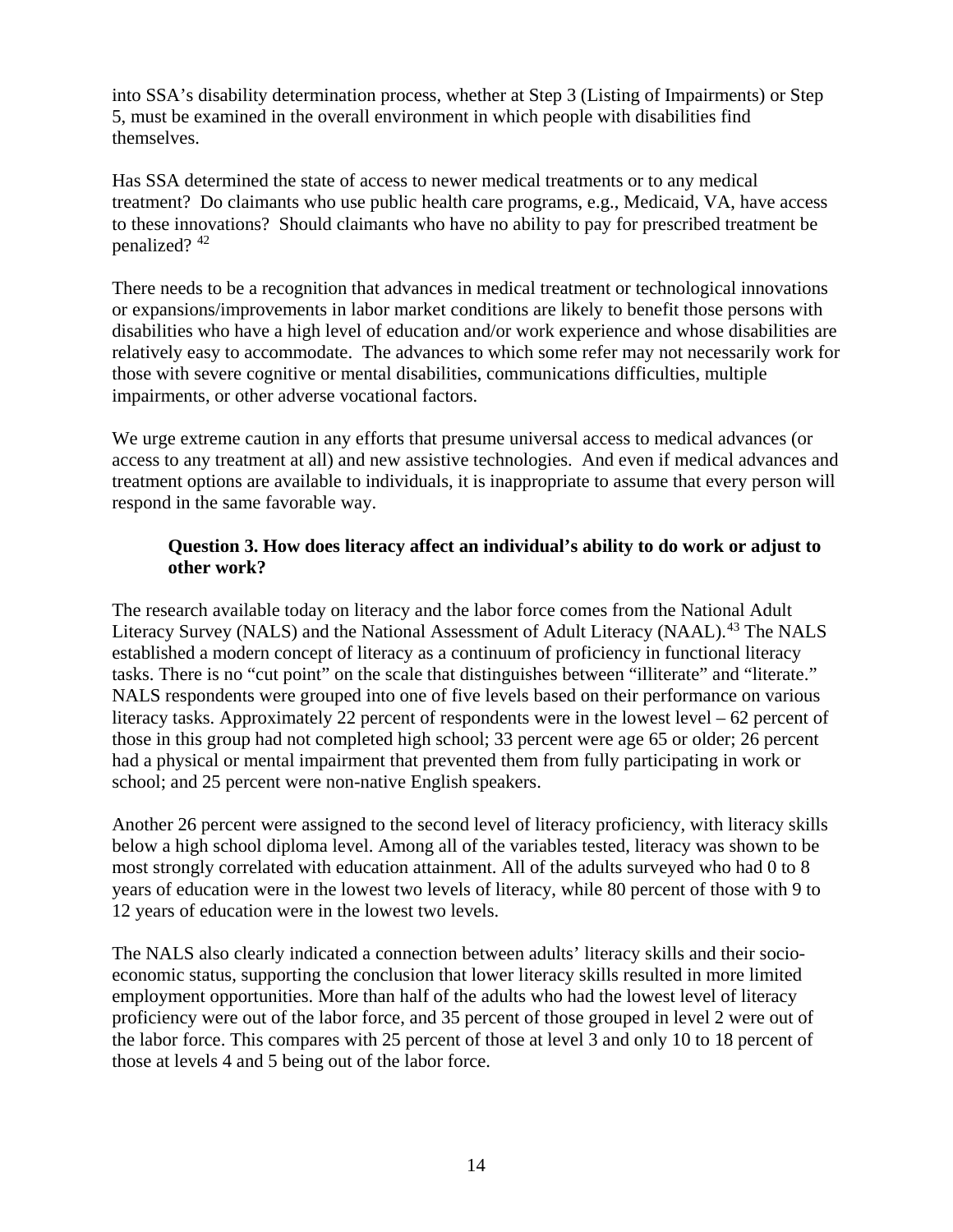Racial and ethnic minorities were found to be more likely than white adults to have the lowest levels of literacy; many of these were individuals born outside the United States who learned English as a second language. Low literacy levels for non-native English speakers was found to be highest among Asian and Hispanic adults. This is especially concerning as in the future, a larger percentage of new workers in the United States will be immigrants, many of whom will be poorly prepared by the educational system for employment. Data from the NALS indicated that factors related to low English literacy levels for non-native speakers include the age at which the individual learns to speak English, the amount of schooling the individual had in their native country, and whether the individual is literate in their native language.

Recent research has shown that job availability has increased at the extremes, among the highly educated and less educated workers, at the expense of those in the middle.<sup>[44](#page-3-15)</sup> Developments in information technology and increasing computerization has resulted in "job polarization," assisting highly educated workers performing more complex tasks, and eliminating the jobs of moderately educated workers performing routine tasks in clerical, administrative and sales occupations. Many of the 25 fastest growing occupations in the United States have considerably higher literacy requirements than the average for all occupations.<sup>[45](#page-3-16)</sup>

There has also been substantial growth in jobs that require lower literacy skills, even below the level of a high school diploma. Some of the 25 fastest growing occupations also include those having below average literacy requirements, within the range identified by NALS as the second lowest level of literacy, such as home health aide, physical therapy aide, and child care worker.<sup>[46](#page-3-17)</sup> However, these jobs require workers who have the physical and mental capacity to perform relatively strenuous, non-routine manual tasks in service occupations such as those above, as well as cleaning and maintenance, and food preparation. And even these growing occupations with the lowest literacy requirements demand a level of literacy above the capabilities of the 22 percent of the adult population with the lowest level of literacy proficiency as measured by the NALS survey. Literacy is also necessary to obtain certifications required for many of these jobs. Literacy affects the ability of individuals to adapt to different work. While jobs with a Specific Vocational Preparation level of 0 can be learned via a brief demonstration, most jobs require additional on-the-job training. The ability to read instructional manuals, warning signs, or product labels, and the ability to write down notes or questions during the training process, make it easier for an individual to learn and remember how to do a new job.

## **4. Does the skill level of an individual's past work affect his or her ability to adjust to other work? If so, how? What data support the conclusion that the skill level of an individual's past work does or does not affect an individual's ability to do work or to adjust to other work? How does the skill level of an individual's past work considered along with an individual's educational level affect this adjustment?**

Past relevant work experience is an important indicator of a claimant's ability to perform and adjust to different jobs. Individuals who have not obtained skills through prior work cannot be expected to use those skills in a new job. In contrast, claimants with a history of skilled work have specific skills required for their previous jobs and thus a wider range of potential occupations, subject to limitations imposed by their current residual functional capacity. In addition, individuals' skilled past relevant work experience demonstrates but that they had the general ability to learn and carry out job skills.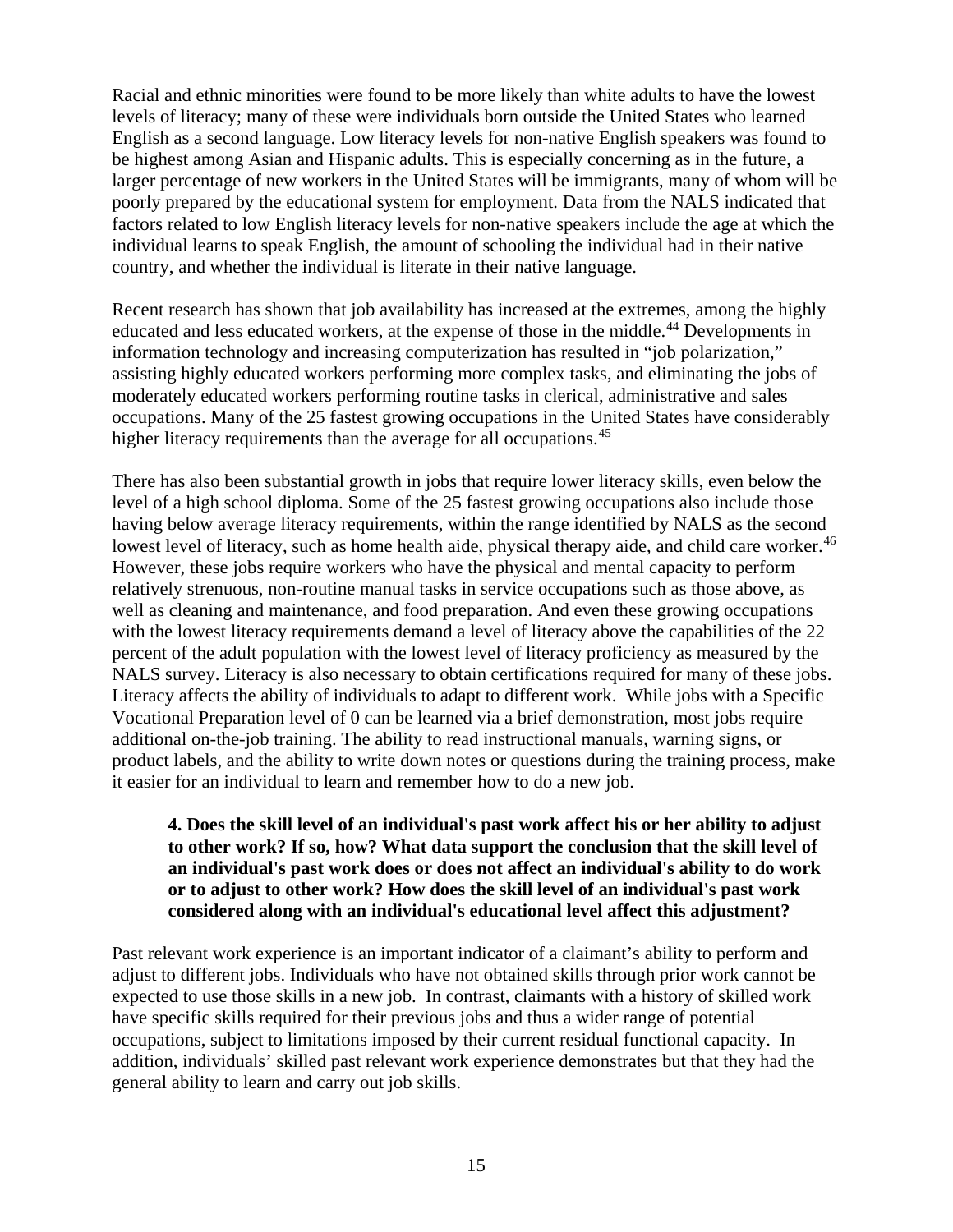Current Social Security disability policy is based on the idea that claimants with no past relevant work experience, as a group, face more difficulty performing substantial work and adapting to new work. This policy should remain intact. 20 C.F.R. § 404.1565(a) describes past relevant work as work that was "done within the last 15 years, lasted long enough for [the claimant for disability benefits] to learn to do it, and was substantial gainful activity…[a] gradual change occurs in most jobs so that after 15 years it is no longer realistic to expect that skills and abilities acquired in a job done then continue to apply."

As described in the response to Question 2, there is no reason to believe that this "gradual change" has become any less gradual in recent years. If anything, many jobs require even more rapid acquisition of new skills, such as using different technology, terminology, or procedures. Individuals who have never worked or who have been out of the workforce for many years or decades may not be familiar with job duties that are critical yet rarely included in job descriptions, such as completing computerized timecards or operating an alarm system at the start and end of the work day. They may be out of practice performing the basic demands of work.<sup>[47](#page-3-18)</sup> Similarly, individuals who spent the past 15 years working below the substantial gainful activity level or who failed to maintain employment long enough to learn how to perform a job, and who have also been determined to have a severe and long-lasting or terminal impairment, will probably face obstacles in working or adjusting to other work.

# **5. Are there other vocational factors or combinations of vocational factors that we should consider when determining an individual's ability to do work or to adjust to other work?**

*The right to an individualized assessment.* The current definition of disability in the Social Security Act requires an individualized assessment of ability to perform substantial gainful activity by considering the individual's physical and mental functional limitations in light of his/her age, education, and work experience. The interplay between these statutory factors must be included in SSA's disability determination process.

The current methodology provides the individualized assessment envisioned by the statute through the use of the Grids, which consider an individual's physical limitations in light of his or her age, education, and prior work experience. The process also allows individual consideration of nonexertional limitations, such as pain and fatigue, and those caused by mental and cognitive impairments.

Any type of stand-alone standardized functional assessment criteria and instruments must be able to identify or capture the individual differences and diverse, yet significant, limitations of people with disabilities who legitimately merit a finding of "disabled." Given the variety and complexity of disabilities and the limitations they impose, it is difficult to see how a limited number of stand-alone, abbreviated, functional activity measures can adequately or accurately measure total function. Heavy reliance on the notion that SSA can assess the impact of functional limitations in an abbreviated, standardized form, disregards sound clinical thinking that most impairments impact persons in an individualized, personal way. It also fails to recognize the nature of many impairments, including multiple sclerosis and mental illnesses, the symptoms of which often wax and wane unpredictably over time. A snapshot in time does not capture the dynamic nature of such impairments and the resulting functional limitations.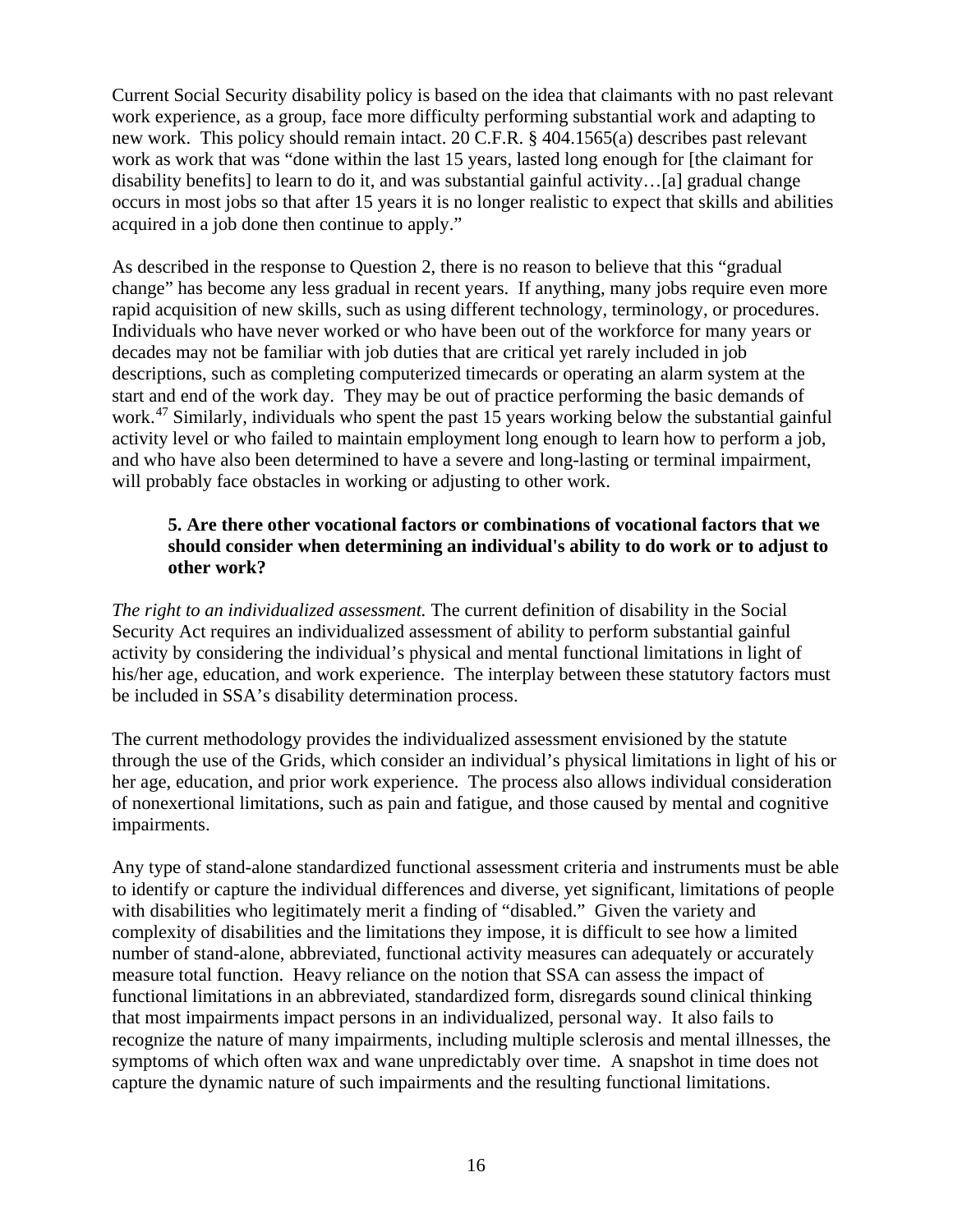As noted above, evaluation of non-exertional limitations also requires an individualized assessment. These types of limitations cannot be quantified, which is recognized by SSA regulations precluding the use of the Grid rules if a claimant has only non-exertional impairments. This approach is particularly important for individuals with work limitations caused by mental impairments.

Any attempt to create a quantifiable matrix or rating system to be used in such cases would be subject to close scrutiny regarding its legality, in light of past policies implemented by SSA. In the 1980s, SSA had an illegal, clandestine policy to deny the claims of individuals with mental impairments. The agency used a form to rate the severity of 17 signs and symptoms and decided the claim based on the numerical rating. An individualized assessment of the individual's ability to work was not performed at any step of the process. Class actions were filed challenging this policy. The courts found the procedure unlawful because it used a presumption that did not provide for the evaluation of residual functional capacity required by law.<sup>48</sup> We strongly oppose any type of rating system that would provide a "bright line" determining who is disabled and who is not, if they have non-exertional limitations.

*Occupational Information System.*The ANPRM states that SSA is not seeking public comments on development of a new and updated occupational information system. However, we do want to note that there is general agreement on the need to update the concept of the Dictionary of Occupational Titles (DOT). We agree and the CCD Social Security Task Force is on record as supporting SSA's efforts by working in conjunction with the U.S. Department of Labor's Bureau of Labor Statistics (BLS).  $^{49}$  Any new occupational information system must comply with the statutory requirement that a claimant be afforded the right to an individualized assessment. This assessment first must take into account the physical and cognitive limitations of the person, and then must provide clear standards by which to measure whether jobs exist that fit those limitations.

#### **Conclusion**

In 1978, the SSA created the Grids in order to adjudicate claims more objectively and consistently. The Supreme Court lauded the Grids as an innovative mechanism for advancing needed consistency. *Heckler v. Campbell*, 461 U.S. 458, 460 n. 2 (1983). Such consistency is a major advancement over a pre-Grid, *ad hoc* approach to determinations. In addition to promoting consistency, the Grids promote efficiency by obviating the need for time-consuming, costly and inconsistent vocational expert testimony in certain circumstances. Maintaining such efficiencies is essential right now, as the SSA is facing a large backlog of pending hearings that has been increasing since 2007 despite SSA's undertaking of 38 hearing backlog initiatives in the same time frame. *See* Office of the Inspector General, *The Social Security Administration's Efforts to Eliminate the Hearings* Backlog, at 3 (A-12-15-15005) (Sept. 23, 2015), available at [http://oig.ssa.gov/sites/default/files/audit/full/pdf/A-12-15-15005.pdf.](http://oig.ssa.gov/sites/default/files/audit/full/pdf/A-12-15-15005.pdf) An audit completed by the Inspector General identified several factors which contribute to the growing number of pending hearings, including that ALJ productively has decreased. *Id.* at 8. The productivity decrease is a direct result of an "[i]ncreased Agency emphasis on decisional quality, leading to more time spent on cases before ALJ." *Id.* While decisional quality is paramount, it is clear that rubrics dictating findings in certain circumstances can decrease the complexity of individualized assessments in certain cases. The Grids should be maintained in their current form. To the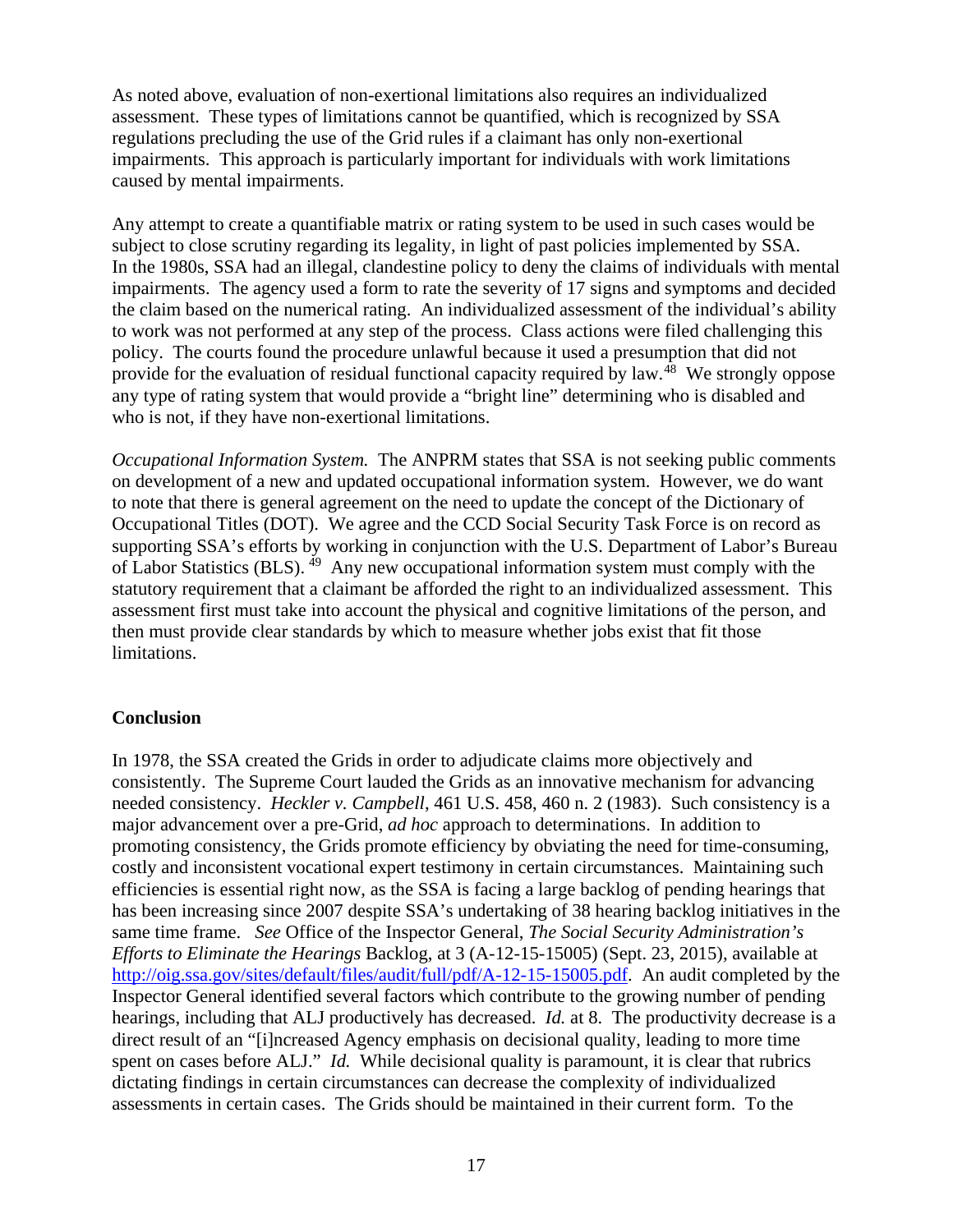extent that evidence specific to workers with significant impairments proves that any assumptions in the Grids are outdated or out-of-touch with current realities in the job market, the Grids, and the related Dictionary of Occupational Titles, should be updated using current research that focuses on people with severe disabilities aged 18-67, and the Grids should not be eliminated. The vocational factors of age, education (including English proficiency and literacy), and work experience should be maintained as well.

#### **On behalf of:**

American Association on Intellectual and Developmental Disabilities (AAIDD) Association of University Centers on Disabilities Community Legal Services Easter Seals Goodwill Industries International Health & Disability Advocates Institute for Educational Leadership Justice in Aging National Academy of Elder Law Attorneys National Alliance on Mental Illness National Association of Disability Representatives National Committee to Preserve Social Security and Medicare National Disability Institute National Disability Rights Network National Down Syndrome Congress National Organization of Social Security Claimants' Representatives Paralyzed Veterans of America The Arc of the United States United Spinal Association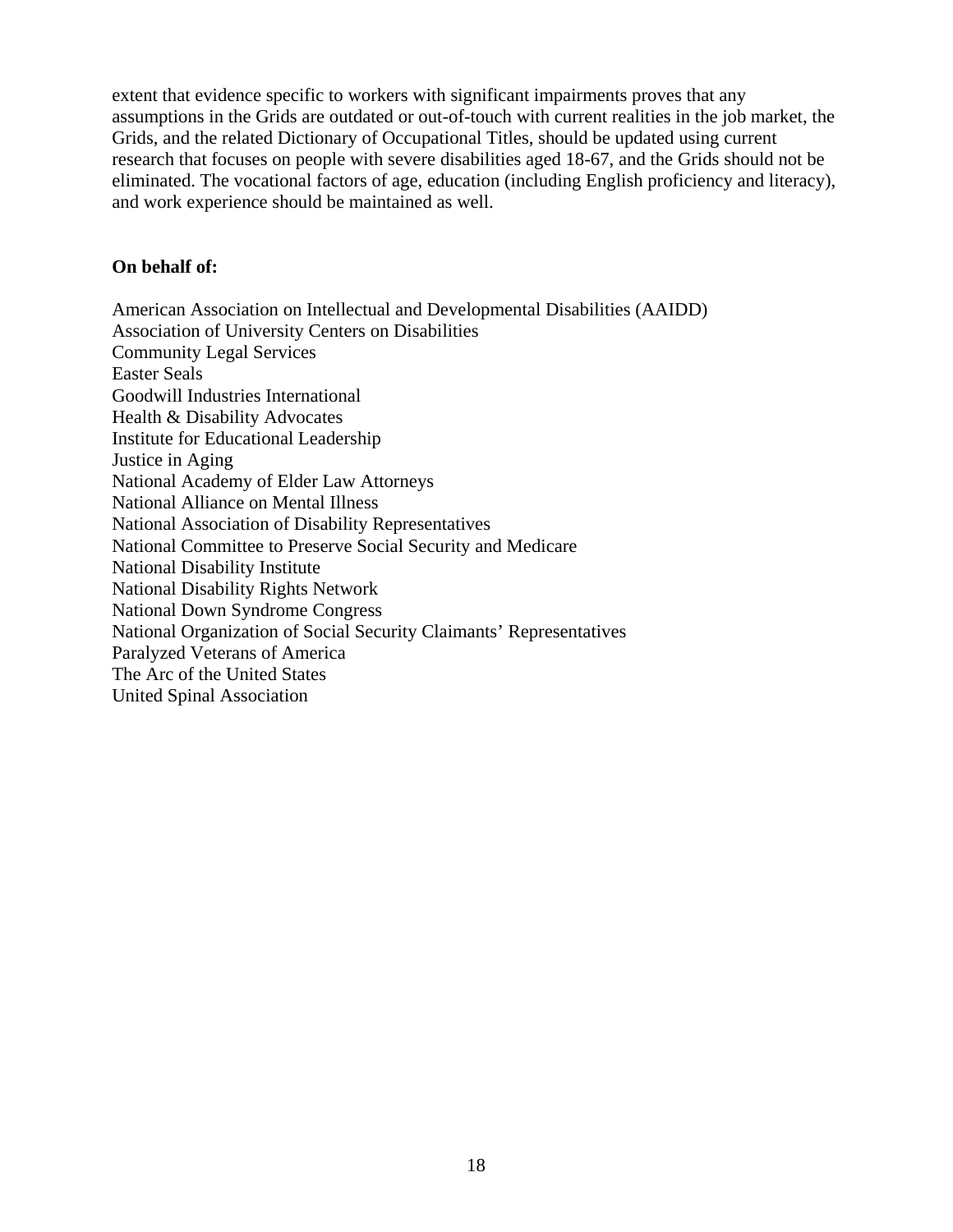#### **Endnotes**

 $\overline{a}$ 

<sup>5</sup> 43 Fed. Reg. at 55351.

<sup>7</sup> Social Security disability benefits refers to benefits under both the Social Security Disability Insurance and the Supplemental Security Income programs

<sup>8</sup> Se[e https://www.ssa.gov/oact/STATS/table4c6.html](https://www.ssa.gov/oact/STATS/table4c6.html)

<sup>9</sup> Kathy Ruffing. Center on Budget and Policy Priorities. "No Surprise: Disability Beneficiaries Experience High Death Rates," April 4, 2013[. http://www.cbpp.org/blog/no-surprise-disability-beneficiaries-experience-high-death-rates](http://www.cbpp.org/blog/no-surprise-disability-beneficiaries-experience-high-death-rates) <sup>10</sup> Anthony D. Woolf & Bruce Pfleger, Bulletin of the World Health Organization 2003;81:646-656. "Burden of Musculoskeletal Diseases," http://www.who.int/bulletin/volumes/81/9/Woolf.pdf.<br><sup>11</sup> Archana Singh-Manoux, Mika Kivimaki, M Maria Glymour, et al. *BMJ* (January 2012) "Timing of onset of cognitive

decline: results from Whitehall II prospective cohort study[" http://www.bmj.com/content/344/bmj.d7622](http://www.bmj.com/content/344/bmj.d7622)

<sup>12</sup> National Institutes of Health, National Institute of Deafness and Other Communications Disorders. "Quick Statistics[" http://www.nidcd.nih.gov/health/statistics/pages/quick.aspx](http://www.nidcd.nih.gov/health/statistics/pages/quick.aspx)

 $13$  *Id.* 

<sup>14</sup> NIH Senior Health, "Hearing Loss." <http://nihseniorhealth.gov/hearingloss/hearinglossdefined/01.html> <sup>15</sup> American Optometric Association, "Adult Vision: 41 to 60 Years of Age[" http://www.aoa.org/patients-and](http://www.aoa.org/patients-and-public/good-vision-throughout-life/adult-vision-19-to-40-years-of-age/adult-vision-41-to-60-years-of-age?sso=y)[public/good-vision-throughout-life/adult-vision-19-to-40-years-of-age/adult-vision-41-to-60-years-of-age?sso=y](http://www.aoa.org/patients-and-public/good-vision-throughout-life/adult-vision-19-to-40-years-of-age/adult-vision-41-to-60-years-of-age?sso=y)

See also National Eye Institute "Age Related Eye Diseases" https://nei.nih.gov/healthyeyes/aging\_eye <sup>16</sup> [Rachel O. Coats,](http://www.ncbi.nlm.nih.gov/pubmed/?term=Coats%20RO%5Bauth%5D) [Andrew D. Wilson,](http://www.ncbi.nlm.nih.gov/pubmed/?term=Wilson%20AD%5Bauth%5D) [Winona Snapp-Childs,](http://www.ncbi.nlm.nih.gov/pubmed/?term=Snapp-Childs%20W%5Bauth%5D) et al. "The 50s Cliff: Perceptuo-Motor Learning Rates across the Lifespan." *PLoS One*. 2014; 9(1): e85758[. http://www.ncbi.nlm.nih.gov/pmc/articles/PMC3901653/](http://www.ncbi.nlm.nih.gov/pmc/articles/PMC3901653/)  $17$  Id.

<sup>18</sup> Willem B. Verwey, Elger L. Abrahamse, Marit F. L. Ruitenberg et al. *Psychol Res*. 2011 Sep; 75(5): 406–422. "Motor skill learning in the middle-aged: limited development of motor chunks and explicit sequence knowledge" <http://www.ncbi.nlm.nih.gov/pmc/articles/PMC3155672/>

<sup>19</sup> Neil Charness and Sara J. Czaja. AARP Public Policy Institute #2006-22 "Older Worker Training: What We Know and Don't Know[" http://assets.aarp.org/rgcenter/econ/2006\\_22\\_worker.pdf](http://assets.aarp.org/rgcenter/econ/2006_22_worker.pdf)

<sup>20</sup> Su Liu and David Stapleton. Center for Studying Disability Policy, No. 10-01, April 2010. "How Many SSDI Beneficiaries Leave the Rolls for Work? More Than You Might Think" [http://www.mathematica](http://www.mathematica-mpr.com/%7E/media/publications/PDFs/disability/ssdi_benef_ib.pdf)[mpr.com/~/media/publications/PDFs/disability/ssdi\\_benef\\_ib.pdf](http://www.mathematica-mpr.com/%7E/media/publications/PDFs/disability/ssdi_benef_ib.pdf)

<sup>21</sup> 20 CFR 404.1563 (b).

<sup>22</sup> Paul O'Leary, Elisa Walker, and Emily Roessel. "Social Security Disability Insurance at Age 60: Does it Still Reflect Congress' Original Intent?" Social Security Administration Issue Paper 2015-1, September 2015 <https://www.ssa.gov/policy/docs/issuepapers/ip2015-01.html>

<sup>23</sup> Social Security Administration, [Disabled worker beneficiaries](https://www.ssa.gov/oact/progdata/types.html) in current payment status at the end of June 2015, [https://www.ssa.gov/oact/progdata/benefits/da\\_age201506.html](https://www.ssa.gov/oact/progdata/benefits/da_age201506.html). An additional 5.22% of SSDI disabled worker beneficiaries are 65 years old.

<sup>24</sup> Centers for Disease Control and Prevention. *Health United States 2014: With Special Feature on Adults Age 55- 64*, at pp.25-7.

<sup>25</sup> *Id.* at Table 16. "Life expectancy at birth, at age 65, and at age 75, by sex, race, and Hispanic origin: United States, selected years 1900–2013."

<sup>26</sup> U.S. Census Bureau. *2012 Statistical Compendium*, Table 104. "Expectation of Life at Birth, 1970 to 2008, and Projections, 2010 to 2020."<http://www.census.gov/compendia/statab/2012/tables/12s0105.pdf>

<sup>27</sup> Centers for Disease Control and Prevention, *supra* note 23, at Table 16. "Life expectancy at birth, at age 65, and at age 75, by sex, race, and Hispanic origin: United States, selected years 1900–2013." http://www.cdc.gov/nchs/data/hus/hus14.pdf

<sup>28</sup> S. Jay Olshansky, Toni Antonucci, Lisa Berkman, et al. "Differences In Life Expectancy Due To Race And Educational Differences Are Widening, And Many May Not Catch Up" *Health Affairs,* August 2012 **vol. 31** no. 8,

 $1$  42 U.S.C. § 423(d)(2)(A).

 $2$  43 Fed. Reg. 55349 (Nov. 28, 1978).

<sup>3</sup> 461 U.S. 458 (1983).

<sup>4</sup> *Id.* at 461-62.

<sup>6</sup> 461 U.S. at 462 n.5.